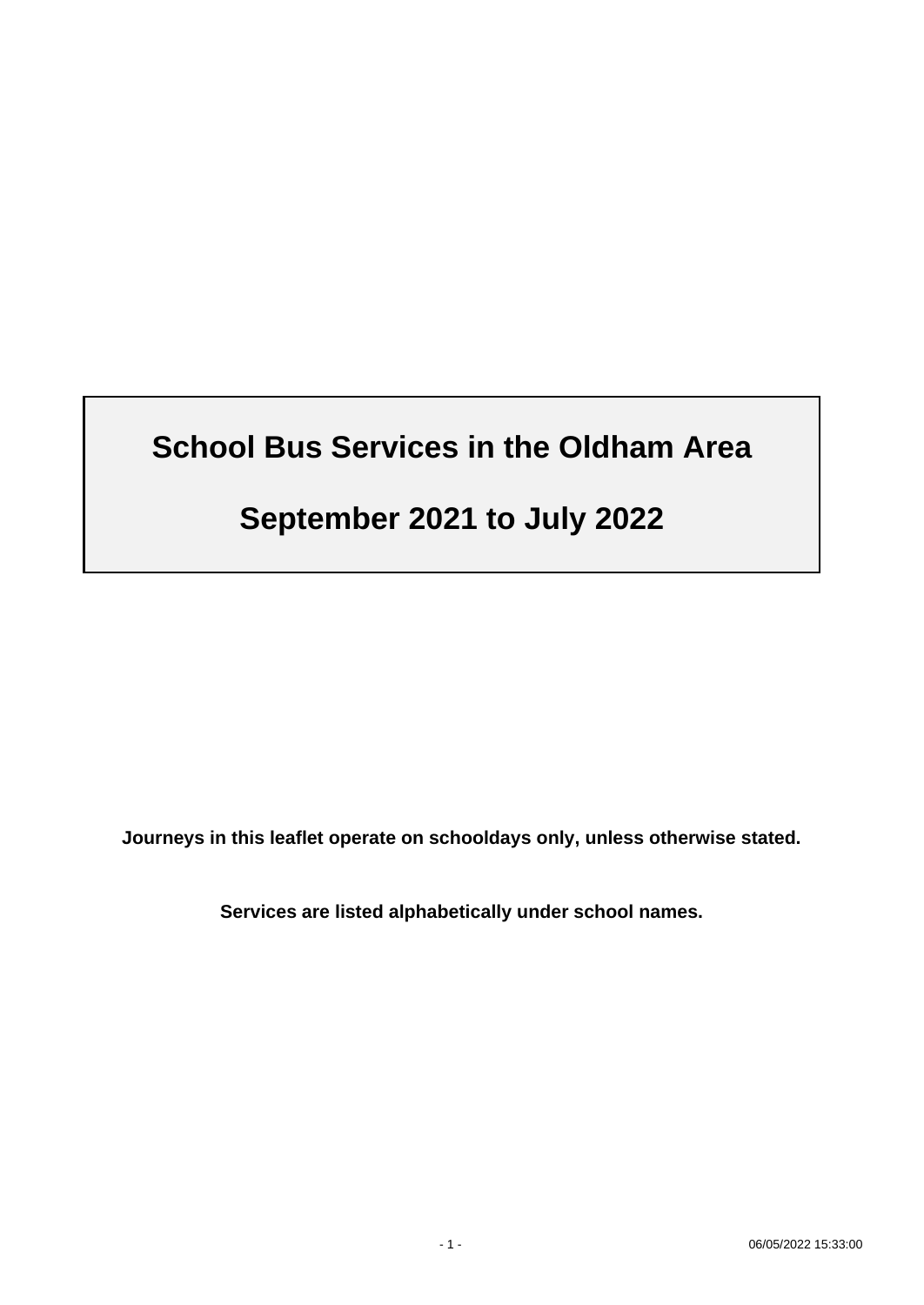# **Summary**

This booklet shows all home to school bus services as provided to schools within the district of Oldham.

Other booklets are available for schools across the other 9 districts of Greater Manchester and these can be found at [tfgm.com/tickets-and-passes/bus-school-bus-services.](https://tfgm.com/tickets-and-passes/bus-school-bus-services)

In addition to the services contained in this booklet, there is a network of general bus services which can also be used to get to and from school. Details of these can be found at [tfgm.com/public-transport/bus/.](https://tfgm.com/public-transport/bus/)

Most services shown in this booklet operate only on the school days of the schools that the services operate for and will not operate during school holidays or on days when students are not in attendance. Some buses are shared between schools and in these instances, buses will operate on days that all relevant schools are in attendance unless marked on the timetable.

IMPORTANT INFORMATION FOR PARENTS/CARERS - If you are using school bus information to choose your child's school, please be aware that these services are subject to change and may be withdrawn due to low use and/or a suitable public transport alternative. Any alternative may involve an extended journey time, use of the general service network and a change of bus on route may be required.

The provision of direct school buses in the 2021/22 academic year does not indicate that these buses will be provided in future academic years and parents should consider carefully how their child may get to/from school if no school bus was provided.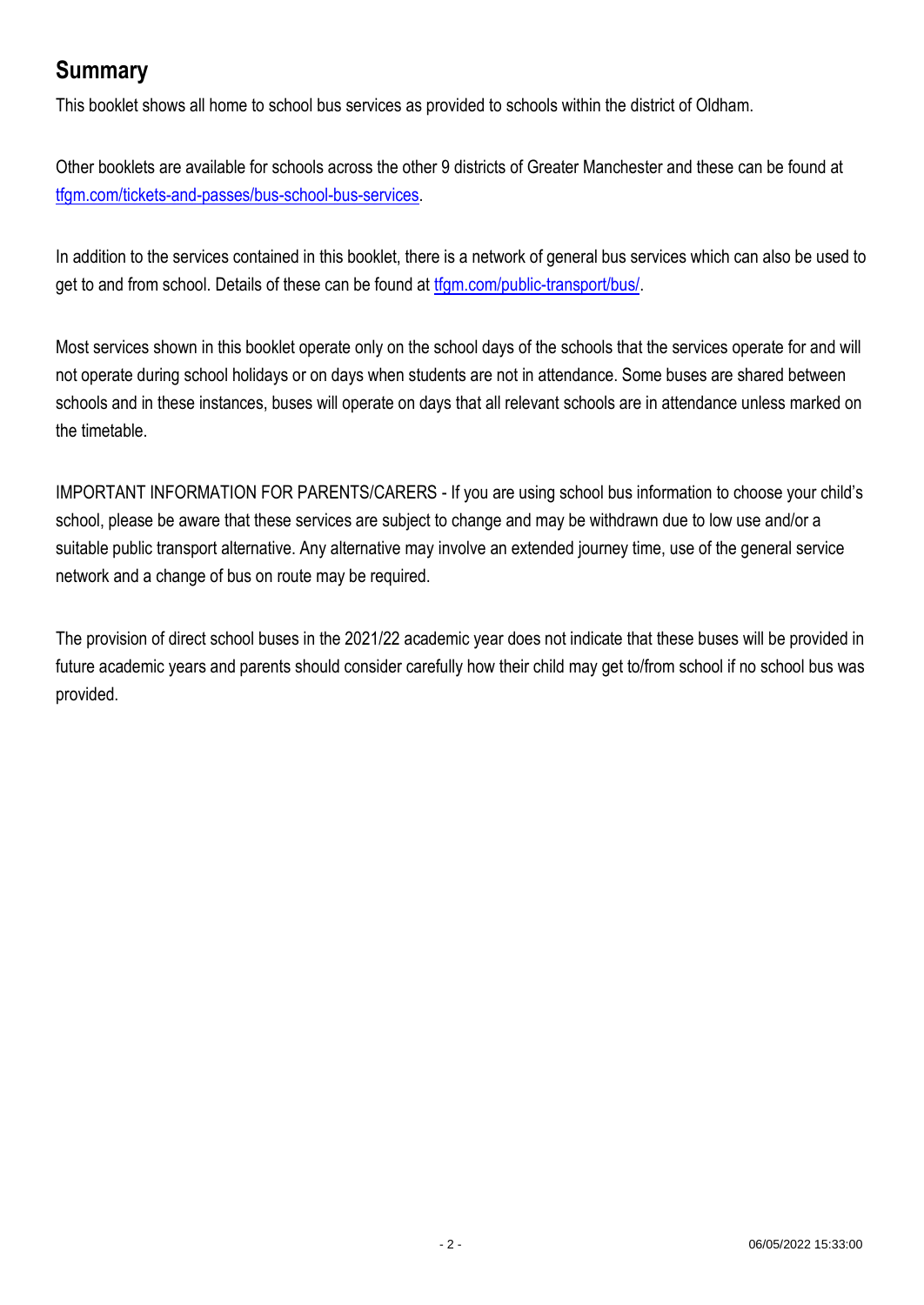# **Frequently Asked Questions**

#### **Who co-ordinates and funds the school bus services?**

School bus services are co-ordinated by Transport for Greater Manchester (TfGM). TfGM don't run any buses, but most of the services in this booklet are provided by funding from TfGM to bus operators to provide the services shown.

#### **How do you decide where to run the buses?**

Some schools provide information to TfGM to allow us to understand the areas where students live to determine where there is likely to be a demand for services, otherwise we will look at where students travelled in previous years. Buses are not cheap to run, so we plan our services carefully to ensure that we carry the maximum number of students.

#### **Do buses only stop at the points shown in the timetable?**

No. Buses will stop at all stops along the route. There are some exceptions where buses run non-stop on certain sections of route, but these are shown clearly in the timetable.

#### **There is no bus for my child to get to school. How are they going to get there?**

Many students across Greater Manchester use the general network of services to get to/from school, basic details of these are provided within the timetable pages and full timetables for these services can be found a[t tfgm.com/public-transport/bus/.](https://tfgm.com/public-transport/bus/)

#### **The route and timetable of my child's service has been changed from last year, why is this?**

As the numbers of students to schools from individual areas fluctuates, this means that routes may be revised to cater for these fluctuations. To ensure that there are enough students on the route to justify the service running, buses from areas may be combined to ensure that there are enough numbers of students for each bus to run.

#### **Will it change again?**

TfGM reviews the operation and use of services throughout the year and particularly during the autumn term to determine whether any changes are necessary. Mid-year changes predominantly take place by October half-term but can take place at any point in the year. It is possible that routes may change again next year if the number of students using services are low, suitable alternative services are in place or if there has been a significant change in the location of students attending school.

#### **My child is applying for a place not at our local school, there is a bus service there now, will it be there next year?**

Services are subject to change, and the provision of a service this year does not mean that the service will necessarily be provided next year. Before deciding to attend a non-local school, consider how your child would get to school if the school bus was no longer provided.

#### **My child's school bus now drops them off much earlier and picks them up later than now, why is this?**

To make maximum use of our buses, we look to use the buses to run more than one journey. This means that some students may be dropped off earlier in the morning, to allow the bus to run onto another school or will be picked up later in the afternoon, because the bus has run a journey preceding.

#### **We live local to our school - will my child be able to use the bus?**

Most of our school bus services are in place to carry students who live more than 2 miles from school. 2 miles has been used as this is the absolute minimum statutory distance before students may be eligible for free school travel. Whilst there may be places available for students who live closer than 2 miles, local students are encouraged to walk to school. More information on walking to/from school can be found at [activetravel.tfgm.com/.](https://activetravel.tfgm.com/)

#### **Why don't you just put another bus?**

TfGM's funding predominantly comes from a levy on the 10 districts of Greater Manchester and ultimately from the Council Tax. Like all Local Authorities we have a limited budget, and this means that we don't have the money to simply put on an extra bus. Where buses are not provided, the student numbers are low enough to be accommodated on the general service network.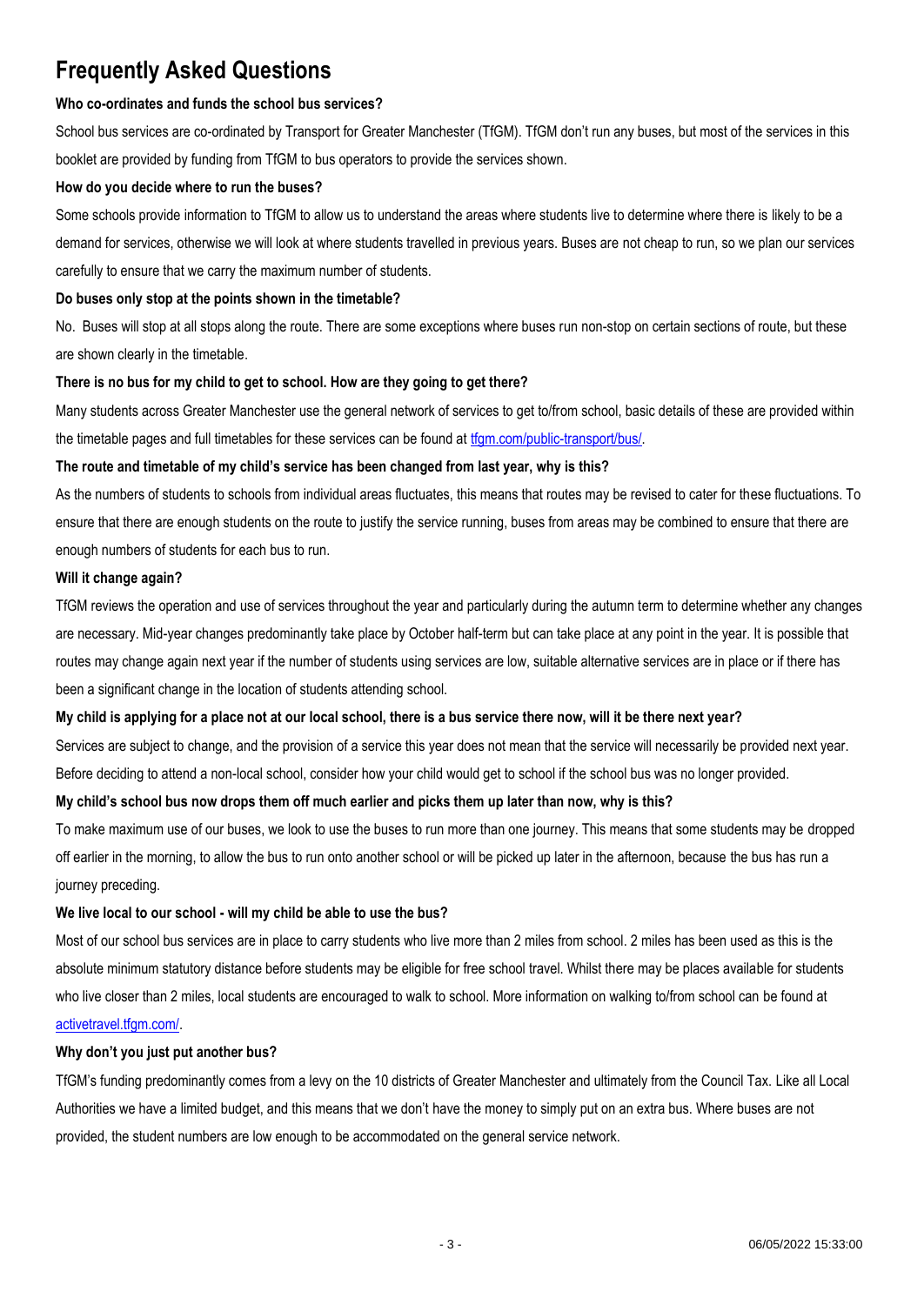#### **Will my child get a seat on the bus?**

Most buses provided allow for both seated and standing passengers, this means that some students may need to stand especially on more popular services for part or all of their journey to ensure that we can provide places to the maximum number of students possible.

#### **There was a bigger bus last year, why is it now smaller?**

We look to provide places for everyone in the most cost-effective manner, smaller buses cost less to run than larger buses, so we will try to provide buses which match the current demand for places. This may mean some double deck vehicles have been replaced by single deck vehicles with some students needing to stand for part or all of their journey.

#### **Are the buses provided only for school students?**

All school bus services operate as local bus services. This means that they are open for everyone to use. Most of the time services are not used by anyone other than students, but it is possible.

#### **Will my child need a special pass to use the school buses?**

To travel for reduced fare on the bus, students must hold an igo card and present this to the driver each time. More information on fares is shown below. The Yellow Bus Pass scheme will not be in operation in 2021/22.

If you've any other question not answered above, then please call our Traveline team on 0161 244 1000.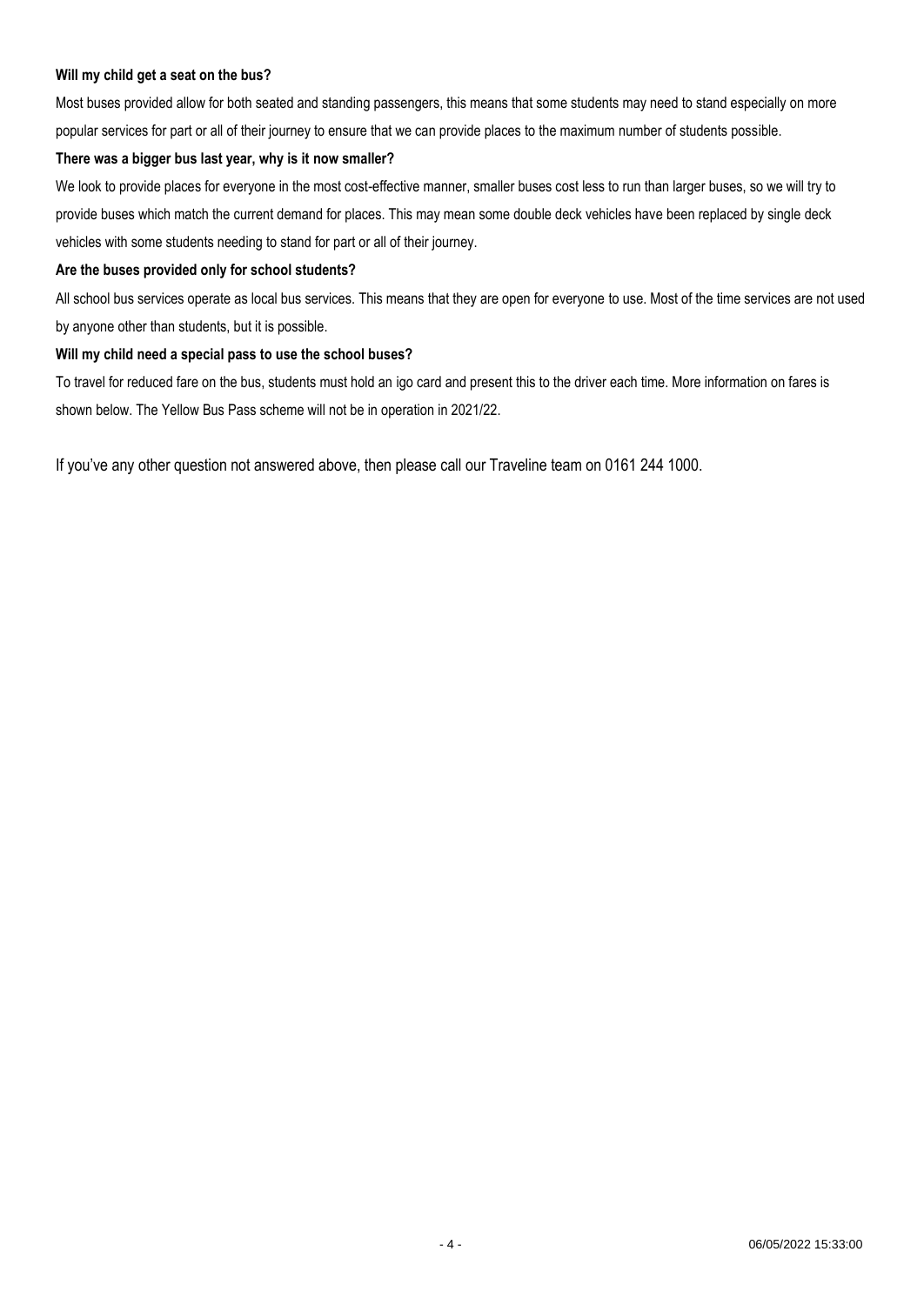# **Using the Bus**

The following notes will help you in using the bus, especially if it is your first time using one.

## **Planning the journey**

It's a good idea to check which bus is best to catch. All school bus services are shown in this booklet, but you may be using a regular bus service which carries other people. Try and find out in advance where to find the nearest stop is, so that you are confident where to go on the first day. Even if you've caught the bus before then check that the times and the route haven't changed.

Plan to arrive at the stop 5 minutes before the bus is due to ensure that you don't miss it.

## **Waiting for the bus**

There may be more than one person waiting for a bus at the stop, so wait sensibly away from the road; please be mindful of other bus passengers who may be waiting for the bus also. Do not push or trip others on the pavement whilst waiting for the bus, as it could cause an accident.

Make sure you have your pass and any fare ready before the bus arrives, this will mean that the driver won't have to wait for you to find it and delay the journey.

As the bus approaches make sure it is your bus by checking the service number and destination which are clearly displayed on the front of the bus; raise your arm as a signal to the driver that you want the bus to stop.

### **Getting on the bus**

Board the bus calmly and do not push other people in front or to the side of you to get on more quickly; make sure that you allow other passengers to board the bus if they were there before you.

Show your pass to the driver, and where necessary pay your fare, try to have the correct change if possible.

Then find a seat on the bus, use seats upstairs if necessary.

### **During the journey**

Stay seated throughout the journey, if seatbelts are fitted then they must be worn.

If no seats are available and you must stand then ensure that you always hold onto handrails, that you don't stand upstairs, on the stairs or to the side of the driver.

Do not distract the driver unless it is an emergency and do not cause any damage to the bus or interfere with its working.

### **Getting off the bus**

When your stop is next, ring the bell once. If it has already been rung, you do not need to ring it again.

If you need to cross the road when you get off the bus, wait until the bus has moved off and you can see the road clearly in both directions or go to the nearest available crossing.

### **REMEMBER: When using the bus, behave sensibly and safely for all parts of the journey.**

Any pupil that causes damage to buses, bus stops or shelters and/or does not meet the required standard of behaviour on the bus could:

- Have their pass withdrawn.
- Be banned from the bus.
- Be prosecuted by the police.
- Be required to pay for any damage they have caused.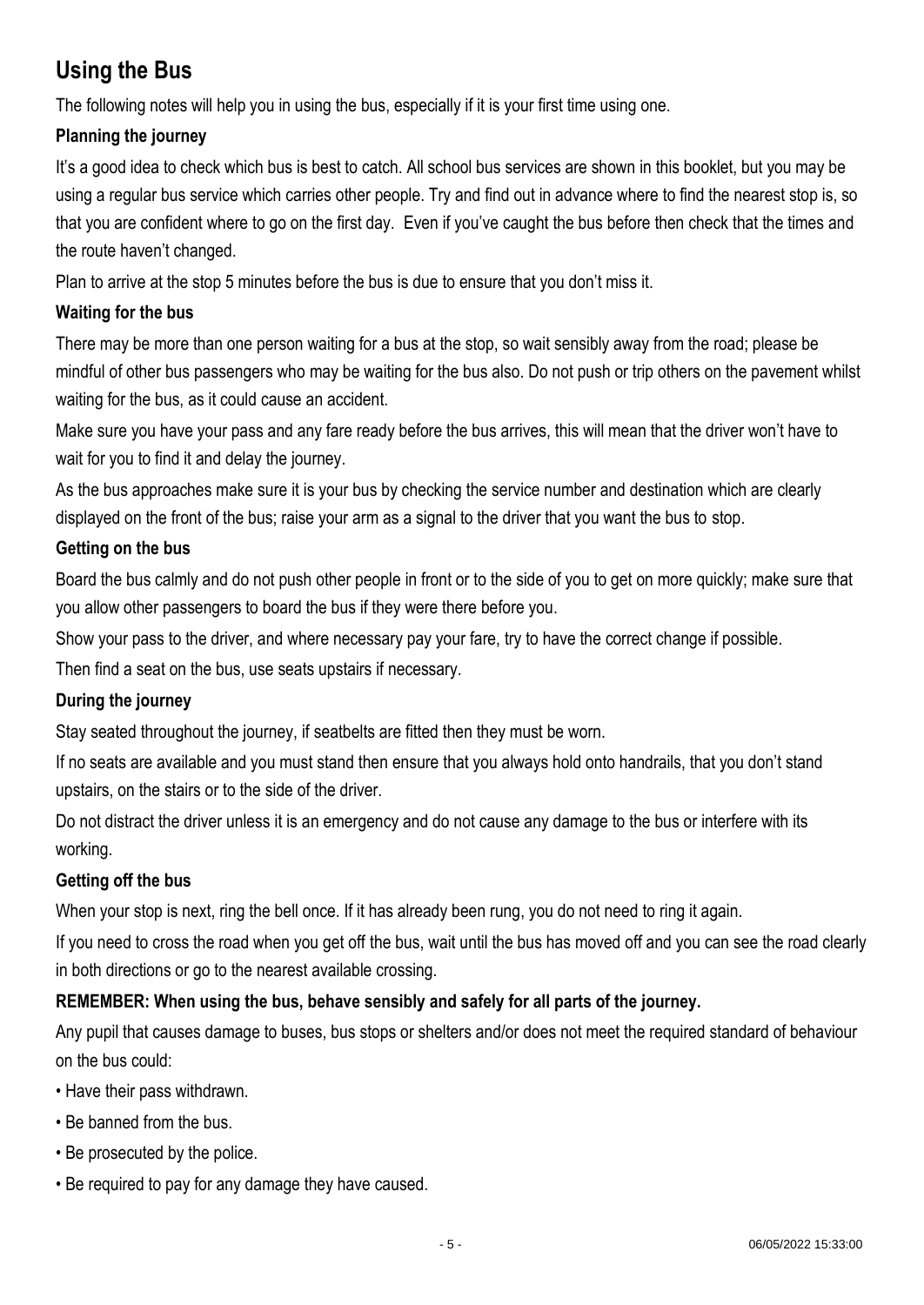# **Fares Information**

Passengers can pay a fare to the driver for each journey shown on this timetable. However, students will need to show an igo pass to travel at the concessionary (reduced) fare. If students do not have an igo pass, they will have to pay a higher fare.

All students between the ages of 11 and 16 need an igo pass if they wish to travel at the concessionary fare on buses. It must be carried on all journeys and shown to the driver before paying the fare.

The igo pass costs £10 and can only be bought by students who live in or go to school in Greater Manchester. More information on igo and an application form to get an igo pass is on the TfGM website at [tfgm.com/tickets-and-passes/igo-pass.](https://tfgm.com/tickets-and-passes/igo-pass)

The following fares are applicable on TfGM funded dedicated school bus services:

igo Single Ticket - £1.40 igo Return Ticket - £2.40

Single Ticket (without igo) - £1.80 no return available

TfGM School Weekly (requires igo) - £7.60 Ten trip carnet (requires igo) - £10 – must be used within 28 days.

The above tickets are only valid for use on the school bus service to/from school. It is not valid on any other services, therefore if you miss the bus you will need to buy another ticket to travel.

Students can apply for Our Pass if they have completed their GCSEs. This allows free travel on all bus services in Greater Manchester. More details can be found at [ourpass.co.uk.](http://ourpass.co.uk/)

#### **get me there tickets**

get me there passes allow use on the school bus services included in this guide wholly within Greater Manchester as well as all other bus services within Greater Manchester for the duration of the ticket. Tickets may be used after school and at weekends where applicable and offer better value than purchasing additional tickets at the weekend.

1 Day Any Bus Junior - £3.20 – available from the driver

7 Day Any Bus Junior - £10.30 – available from the driver

28 Day Any Bus Junior - £37.00 – must be purchased at TfGM Travelshops or Pay Point locations.

The above tickets are for 11-16 years only and an igo card is required.

7 Day Any Bus Young Person - £15.00 – must be purchased at TfGM Travelshops or Pay Point locations.

28 Day Any Bus Young Person - £52.00 – must be purchased at TfGM Travelshops or Pay Point locations.

These tickets are available to Sixth Form and College students with a get me there card.

Other tickets are available for individual operators, details of these can be found on their respective websites.

### **Free School Travel**

Your child may be entitled to free travel to and from school if they:

are under 8 years old and live more than 2 miles from your nearest qualifying school, **or**

are aged 8-16 years old and live more than 3 miles from nearest qualifying school.

Your child may qualify for free travel if they are eligible for free school meals or if the parents receive maximum level of Working Tax Credit, and:

are under 11 years old and live more than 2 miles from your nearest qualifying school, **or**

are aged 11-16 years old and live between 2 and 6 miles from attended school, if there are not three or more nearer qualifying schools, **or**

are aged 11-16 years old and live between 2 and 15 miles from your nearest school preferred on the grounds of religion or belief.

Further information on eligibility for free school travel may be found on Oldham Council's website

[https://www.oldham.gov.uk/forms/form/484/en/application\\_for\\_free\\_school\\_travel\\_pass](https://www.oldham.gov.uk/forms/form/484/en/application_for_free_school_travel_pass)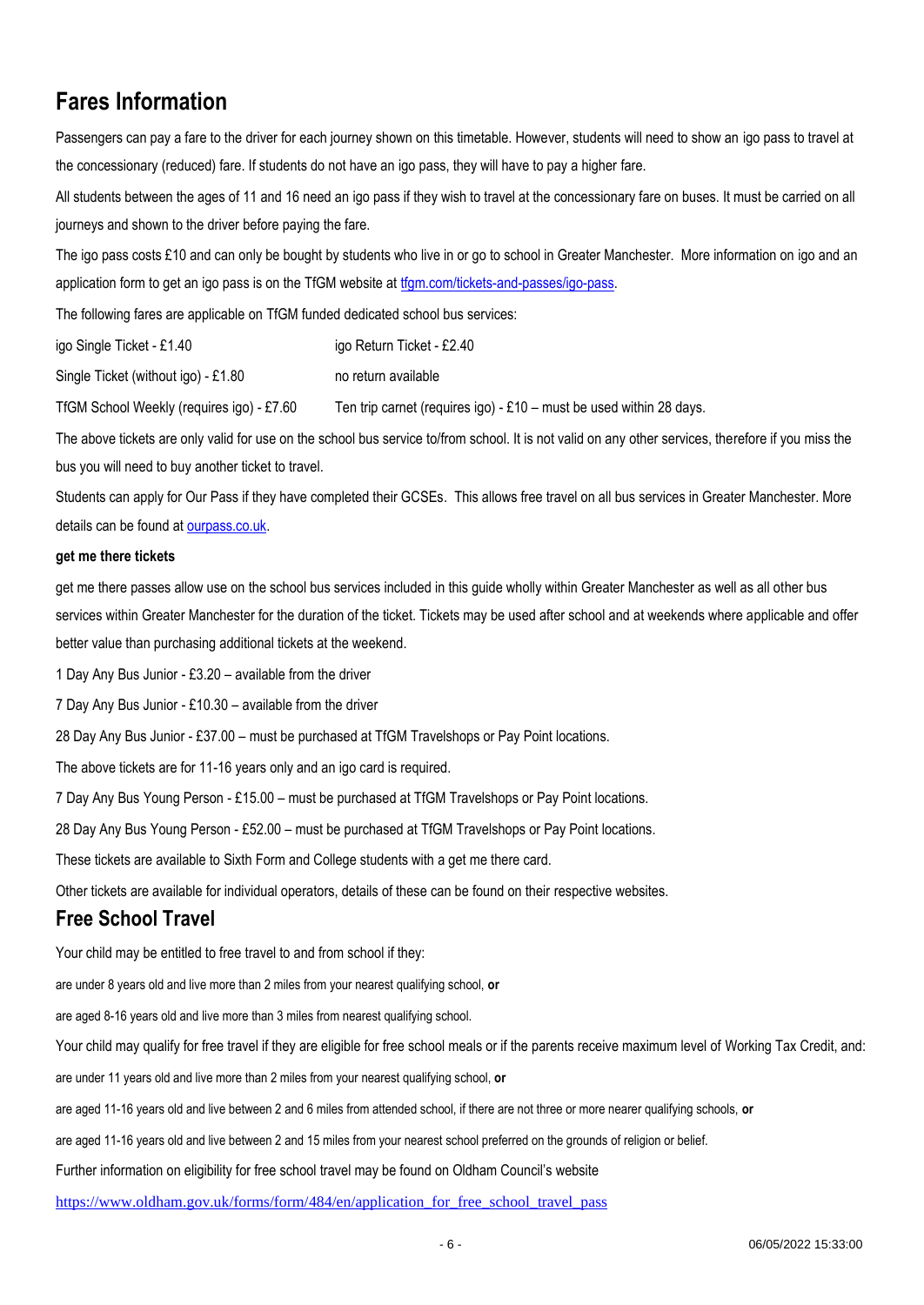# *SCHOOL BUS OPERATORS IN THE OLDHAM AREA:*

| <b>BPT</b> | <b>Burnley and Pendle</b>                      | T: 0345 60 40 110                         |
|------------|------------------------------------------------|-------------------------------------------|
|            | Queensgate Bus Depot, Colne Road, Burnley BB10 | W: www.transdevbus.co.uk                  |
|            | 1HH                                            | E: hello@burnleybus.co.uk                 |
|            |                                                | Tw: @BurnleyBuses                         |
| <b>RDT</b> | <b>Rosso</b>                                   | T: 0345 60 40 1102                        |
|            | Queensgate Bus Depot, Colne Road, Burnley BB10 | W: www.transdevbus.co.uk                  |
|            | 1HH                                            | E: getintouch@rossobus.com                |
|            |                                                | Tw: @RossoBus                             |
| <b>FM</b>  | <b>First Manchester</b>                        | T: 0161 627 2929                          |
|            | Oldham Depot, Walshaw Street, Oldham OL1 3TR   | W: www.firstbus.co.uk                     |
|            | T: 0161 627 2929                               | Tw: @FirstManchester                      |
|            | W: www.firstbus.co.uk                          |                                           |
| <b>NM</b>  | <b>Nexus Move</b>                              | T: 0161 330 2090                          |
|            | 22 Old Street, Ashton under Lyne               |                                           |
|            | OL6 6LB                                        |                                           |
|            |                                                |                                           |
| <b>SM</b>  | <b>Stagecoach Manchester</b>                   | Ashton Depot: T: 0161 342 1700            |
|            | Hyde Road, Manchester M12 6JS                  | Hyde Road Depot T: 0161 276 2550          |
|            |                                                | W: www.stagecoachbus.com                  |
|            |                                                | E: manchester.enquiries@stagecoachbus.com |
|            |                                                | Tw: @StagecoachGM                         |
| <b>STO</b> | <b>Stotts Buses Ltd</b>                        | T: 0161 624 4200                          |
|            | 142-144 Lees Road, Oldham OL4 1HT              | W: www.stottsbuses.co.uk                  |
|            |                                                | E: admin@stottsbuses.co.uk                |
|            |                                                | Tw: @BusesOldham                          |

For any comments on the routes/times or vehicles provided, or for any other queries or comments on services then please contact TfGM on 0161 244 1000 or use the contact form at [www.tfgm.com/contact.](http://www.tfgm.com/contact)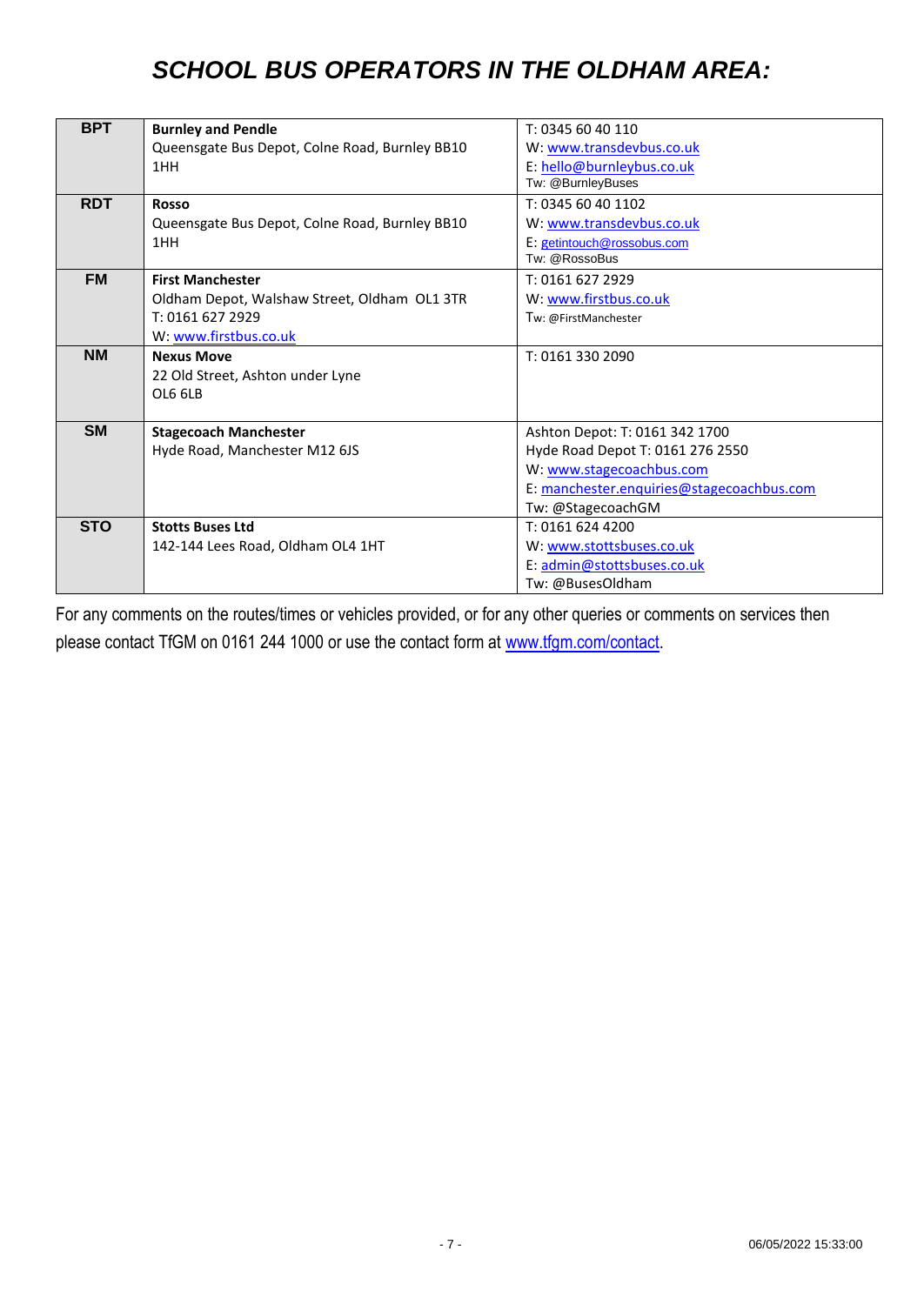| <b>School</b>                  | Page:     |
|--------------------------------|-----------|
| <b>Blue Coat School</b>        | $9 - 11$  |
| Co-op Academy Failsworth       | 12        |
| <b>Crompton House School</b>   | $13 - 14$ |
| Newman RC College              | $15 - 17$ |
| North Chadderton School        | 18        |
| <b>Oasis Academy Leesbrook</b> | 19        |
| Oasis Academy Oldham           | 20        |
| Radclyffe School               | 21        |
| Royton and Crompton School     | 22        |
| Saddleworth School             | $23 - 26$ |
| <b>Waterhead Academy</b>       | 27        |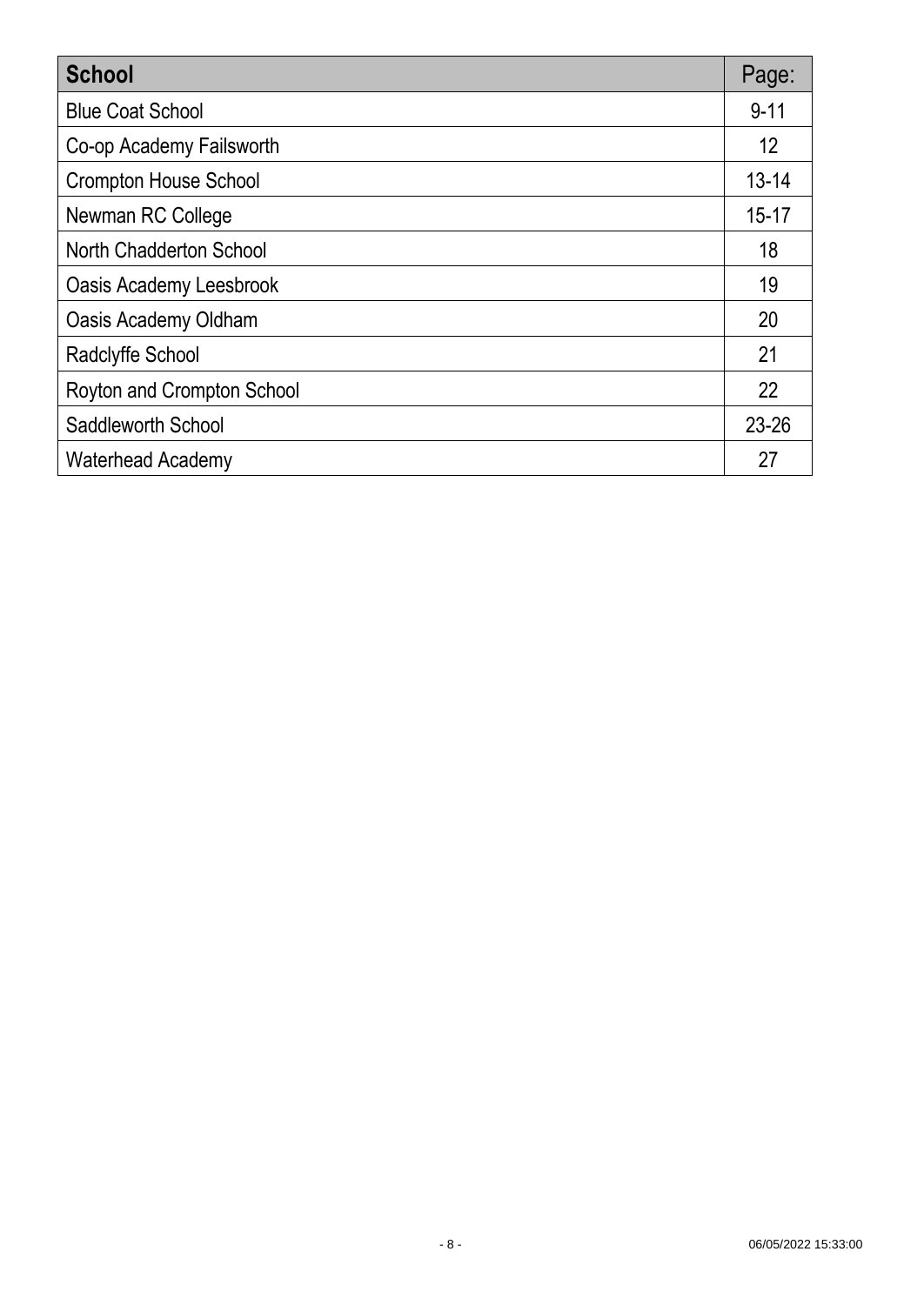# **BLUE COAT SCHOOL, Oldham (0840 – 1520/1405 alternate Wed) Effective 4 April 2022**

**The following general bus services provide links to Blue Coat School:**

**84/184** Uppermill – Grasscroft – Lees – Oldham **350**: Oldham – Uppermill – Tameside Hospital – Ashton **356:** Denshaw - Oldham For the latest timetable information go to [www.tfgm.com/public-transport/bus](http://www.tfgm.com/public-transport/bus)

# **MOTTRAM – STALYBRIDGE – ABBEYHILLS - BLUE COAT Service 125 HAUGHTON GREEN – HYDE – DUKINFIELD – ASHTON – ABBEYHILLS – BLUE COAT Service 126**

**GEE CROSS – GODLEY VILLAGE – DUKINFIELD – ASHTON – ABBEYHILLS – BLUE COAT Service 127**

| <b>TfGM Contract Number:</b>              | 0463       | 0336          | 0029       | <b>TfGM Contract Number:</b>              | 0463       | 0336       | 0029       | 0463       | 0336       | 0029                      |
|-------------------------------------------|------------|---------------|------------|-------------------------------------------|------------|------------|------------|------------|------------|---------------------------|
| <b>Minimum Capacity:</b>                  | 86         | 70            | 86         | <b>Minimum Capacity:</b>                  | 86         | 70         | 86         | 86         | 70         | 86                        |
| <b>Operator Code:</b>                     | <b>STO</b> | <b>RDT</b>    | <b>STO</b> | <b>Operator Code:</b>                     | <b>STO</b> | <b>RDT</b> | <b>STO</b> | <b>STO</b> | <b>RDT</b> | <b>STO</b>                |
| <b>Service Number:</b>                    | 125        | 126           | 127        | <b>Service Number:</b>                    | 125        | 126        | 127        | 125        | 126        | 127                       |
|                                           |            |               |            |                                           | <b>AW</b>  | <b>AW</b>  | AW         | <b>NAW</b> | <b>NAW</b> | <b>NAW</b>                |
| <b>GEE CROSS, Queen Adelaide</b>          | ----       | ---           | 0718       | <b>BLUE COAT SCHOOL</b>                   | 1430       | 1415       | 1430       | 1535       | 1530       | 1530                      |
| Godley, Railway Station                   | ---        | ---           | 0732       | Abbey Hills Road, Welcome Inn             | 1436       | 1421       | 1439       | 1541       | 1536       | 1539                      |
| Mottram, Stalybridge Rd/Hyde Rd           | 0720       | ---           | ---        | St Alban's Avenue/Lees Road               | 1441       | 1426       | 1444       | 1546       | 1541       | 1544                      |
| Mottram Road/Fern Bank                    | 0732       | $\frac{1}{2}$ | $\cdots$   | Smallshaw, Broadoak Hotel                 | ----       | 1432       | ----       | $---$      | 1547       | $\qquad \qquad -\qquad -$ |
| HAUGHTON GREEN, Manor<br>Road             | $\cdots$   | 0722          | ---        | Ashton, Queens Road/Mossley Road          | 1447       | 1438       | 1449       | 1552       | 1553       | 1549                      |
| Hyde, Bus Station                         | $\cdots$   | 0735          | ---        | Stalybridge, Stamford Street              | 1457       |            | ----       | 1602       |            |                           |
| Dukinfield, Cheetham Hill Rd/<br>Lodge Ln | ---        | ---           | 0745       | Stalybridge, Stamford Square              |            |            | 1452       | ---        |            | 1552                      |
| Dukinfield. Town Hall                     | $- - -$    | 0743          | ---        | Dukinfield, Town Hall                     | ----       | 1444       | ----       |            | 1559       | ---                       |
| Stalybridge, Clarence St/Stamford<br>Sq   | $---$      | ---           | 0753       | Dukinfield, Cheetham Hill Rd/ Lodge<br>Ln | ----       | ----       | 1459       |            |            | 1559                      |
| Stalybridge, Stamford Street              | 0741       | $---$         | ---        | Hyde, Bus Station                         | ----       | 1451       | ----       | ---        | 1606       | ---                       |
| Ashton, Queens Road/Mossley<br>Road       | 0757       | 0752          | 0758       | HAUGHTON GREEN, Manor Road                |            | 1501       |            |            | 1616       |                           |
| Smallshaw, Broadoak Hotel                 | ----       | 0758          | $\cdots$   | Fern Bank, Mottram Old Road               | 1503       | ----       | ----       | 1608       | ---        |                           |
| Abbey Hills Road, Welcome Inn             | 0808       | 0811          | 0808       | Mottram, Roe Cross Rd/Stalybridge<br>Rd   | 1522       | ----       |            | 1627       |            |                           |
| Abbey Hills Road/Glodwick Road            | 0810       | 0813          | 0810       | Godley, Railway Station                   |            | ----       | 1510       |            | ---        | 1610                      |
| <b>BLUE COAT SCHOOL</b>                   | 0830       | 0824          | 0830       | <b>GEE CROSS, Queen Adelaide</b>          |            |            | 1521       |            |            | 1621                      |

**SERVICE 125:** From MOTTRAM, Stalybridge Road/Hyde Road via Stalybridge Road, Roe Cross Road, Mottram Road, Portland Place, Stamford Street, Ridge Lane, Springs Lane, Ridge Hill Lane, Church Walk, St George's Street, Darnton Road, Queens Road, Lees Road, Abbey Hills Road, Glodwick Road, Lees Road, Mumps, Union Street, Greaves Street, Yorkshire Street, St Mary's Way, Egerton Street to BLUE COAT SCHOOL. Returns via Egerton Street, Shaw Road, Cross Street, Glodwick Road and the reverse of the inward route to Darnton Road then Springs Lane, Ridge Hill Lane, Church Walk, St George's Street, Ridge Lane, Stamford Street, Mottram Road, Roe Cross Road to ROE CROSS ROAD/STALYBRIDGE ROAD.

**SERVICE 126:** From HAUGHTON GREEN, Haughton Green Road/Manor Road via Haughton Green Road, Mancunian Road, Two Trees Lane, Mill Lane, Read Street, Alfred Street, Manchester Road, Hyde Bus Station, Manchester Road, Clark Way, Newton Street, Dukinfield Road, Victoria Road, White Bridge, King Street, Cavendish Street, Park Parade, Mossley Road, Queens Road, Lees Road, Broadoak Road, Alt Road, St Alban's Avenue, Lees Road, Abbeyhills Road, Glodwick Road, Lees Road, Mumps, Union Street, Greaves Street, Yorkshire Street, St Mary's Way, Egerton Street to BLUE COAT SCHOOL Returns from BLUE COAT SCHOOL via Egerton Street, Shaw Road, Cross Street, Glodwick Road, Abbeyhills Road, Lees Road, St Alban's Avenue, Alt Road, Broadoak Road, Lees Road, Queens Road, Mossley Road, Park Parade, Cavendish Street, King Street, White Bridge, Victoria Road, Dukinfield Road, Newton Street, Clark Way, Manchester Road, Hyde Bus Station, Manchester Rd, Mill Lane, Haughton Green Rd, Mancunian Rd, Two Trees Lane, Haughton Green Rd to HAUGHTON GREEN, Haughton Green Rd/Manor Rd

**SERVICE 127:** From GEE CROSS, Queen Adelaide via Stockport Road, Dowson Road, Market Street, Union Street, Mottram Road, Sheffield Road, High Street, Halton Street, Commercial Brow, Ashton Road, Cheetham Hill Road, Hollins Street, Tame Street, Park Road, Clarence Street, Stamford Square, Beaufort Road, Montague Road, Queens Road, Lees Road, Abbeyhills Road, Glodwick Road, Lees Road, Mumps, Union Street, Greaves Street, Yorkshire Street, St Mary's Way, Egerton Street TO BLUE COAT SCHOOL. Returns from BLUE COAT SCHOOL via Egerton Street, Shaw Road, Cross Street, Glodwick Road, Abbey Hills Road, Lees Road, Queens Road, Montague Road, Beaufort Road, Stamford Square, Clarence Street, Park Road, Tame Street, Hollins Street, Cheetham Hill Road, Ashton Road, Commercial Brow, Halton Street, High Street, Sheffield Road, Mottram Road, Union Street, Market Street, Dowson Road, Stockport Road to GEE CROSS, Queen Adelaide

AW Alternate Wednesdays / NAW Not alternate Wednesdays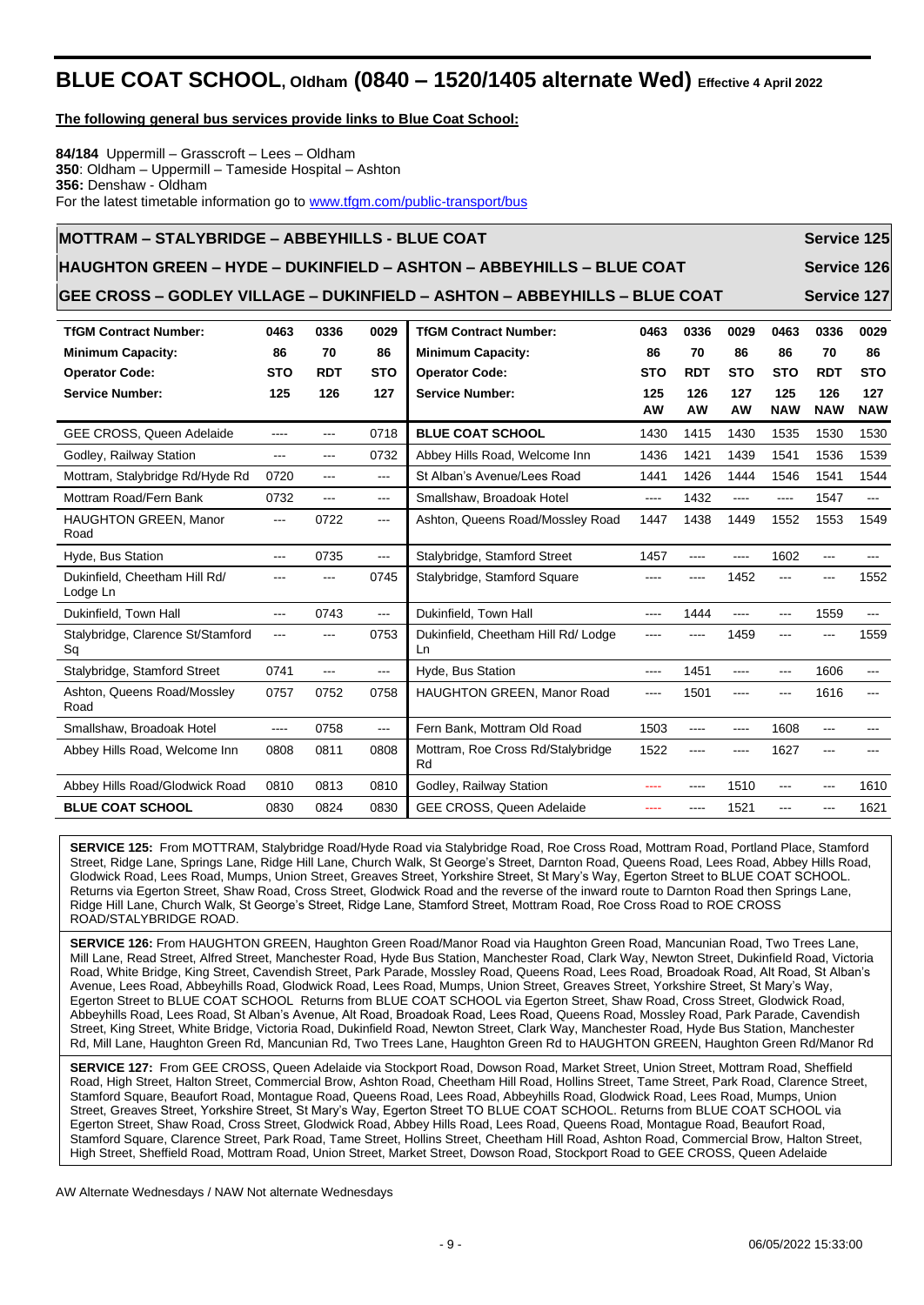# **BLUE COAT SCHOOL**

| NORDEN – ROCHDALE – MILNROW – NEWHEY – SHAW – BLUE COAT SCHOOL | Service 805 |
|----------------------------------------------------------------|-------------|
|                                                                |             |

| <b>TfGM Contract Number:</b><br><b>Minimum Capacity:</b> | 0316<br>74 | <b>TfGM Contract Number:</b><br><b>Minimum Capacity:</b> | 0316<br>0316<br>74<br>74                            |  |
|----------------------------------------------------------|------------|----------------------------------------------------------|-----------------------------------------------------|--|
| <b>Operator Code:</b>                                    | <b>BPT</b> | <b>Operator Code:</b>                                    | <b>RDT</b><br><b>RDT</b><br><b>AW</b><br><b>NAW</b> |  |
| NORDEN, Norden Way                                       | 0720       | <b>BLUE COAT SCHOOL</b>                                  | 1530<br>1415                                        |  |
| <b>Woodyard Garage</b>                                   | 0725       | Shaw, Big Lamp                                           | 1423<br>1538                                        |  |
| Bamford, Harvester                                       | 0731       | Newhey, Gordon Street                                    | 1429<br>1544                                        |  |
| ROCHDALE, Bus Station                                    | 0744       | Milnrow, Kiln Lane                                       | 1433<br>1548                                        |  |
| Firgrove                                                 | 0748       | ROCHDALE, Bus Station                                    | 1600<br>1445                                        |  |
| Milnrow, Kiln Lane                                       | 0753       | Bamford, Harvester                                       | 1613<br>1458                                        |  |
| Newhey, Gordon Street                                    | 0758       | <b>Woodyard Garage</b>                                   | 1619<br>1504                                        |  |
| Shaw, Big Lamp                                           | 0806       | NORDEN, Norden Way                                       | 1624<br>1509                                        |  |
| <b>BLUE COAT SCHOOL</b>                                  | 0830       |                                                          |                                                     |  |

 **ROUTE:** From NORDEN, Norden Way via Norden Way, Edenfield Road, Bagslate Moor Road, War Office Road, Bury Road, Mellor Street, Dane Street, St Mary's Gate, Newgate, South Parade, Drake Street, Water Street, Rochdale Bus Station, Water Street, Drake Street, Oldham Road, Milnrow Road, Rochdale Road, Bridge Street, Dale Street, Newhey Road, Shaw Road, Milnrow Road, Crompton Way,Oldham Road, Heyside, Higginshaw Lane, Shaw Road, Egerton Street to BLUE COAT SCHOOL. Returns from BLUE COAT SCHOOL via Egerton Street, Shaw Road, Higginshaw Lane, Heyside, Oldham Road, Crompton Way, Milnrow Road, Shaw Road, Newhey Road, Dale Street, Bridge Street, Rochdale Road, Milnrow Road, Molesworth Street, Water Street, Rochdale Bus Station, Smith Street, South Parade, Newgate, St Mary's Gate, Dane Street, Mellor Street, Bury Road, War Office Road, Bagslate Moor Road, Moorland Avenue, Edenfield Road, Wolstenholme Lane to NORDEN, Norden Way

#### **ALKRINGTON – MOSTON – CHADDERTON – BLUE COAT SCHOOL Service 893**

| <b>TfGM Contract Number:</b>        | 0466       | <b>TfGM Contract Number:</b>        | 0466       | 0466       |
|-------------------------------------|------------|-------------------------------------|------------|------------|
| <b>Minimum Capacity:</b>            | 84         | <b>Minimum Capacity:</b>            | 84         | 84         |
| <b>Operator Code:</b>               | <b>FIR</b> | <b>Operator Code:</b>               | <b>FIR</b> | <b>FIR</b> |
|                                     |            |                                     | <b>AW</b>  | <b>NAW</b> |
| ALKRINGTON, Kirkway/Mount Road      | 0741       | <b>BLUE COAT SCHOOL</b>             | 1415       | 1530       |
| Moston, Gardeners Arms              | 0757       | Chadderton, Robinson Street         | 1425       | 1540       |
| Coalshaw Green, Long Lane/Turf Lane | 0807       | Coalshaw Green, Long Lane/Turf Lane | 1430       | 1545       |
| Chadderton, Robinson Street         | 0812       | Moston, Gardeners Arms              | 1435       | 1550       |
| <b>BLUE COAT SCHOOL</b>             | 0830       | ALKRINGTON, Kirkway/Mount Road      | 1445       | 1600       |

**SERVICE 893:** FROM ALKRINGTON, Kirkway/Mount Road via Kirkway, Hardfield Road, Kingsway, Mainway East, Greengate, Hollinwood Avenue, Bower Lane, Manchester Road, Drury Lane, Coalshaw Green Road, Butler Green, Fields New Road, Denton Lane, Lansdowne Road, Middleton Road, West Street, Cheapside, St. Mary's Way, Egerton Street to BLUE COAT SCHOOL. Returns from BLUE COAT SCHOOL via Egerton Street, St. Marys Way, Cheapside, West Street, Middleton Road, Landsdowne Road, Denton Lane, Fields New Road, Butler Green, Coalshaw Green Road, Drury Lane, Manchester Road, Bower Lane, Hollinwood Avenue, Butterworth Lane, Broadway, Hollinwood Avenue, Greengate, Mainway East, Kingsway, Hardfield Road, Kirkway to MOUNT ROAD.

AW Alternate Wednesdays NAW Not alternate Wednesdays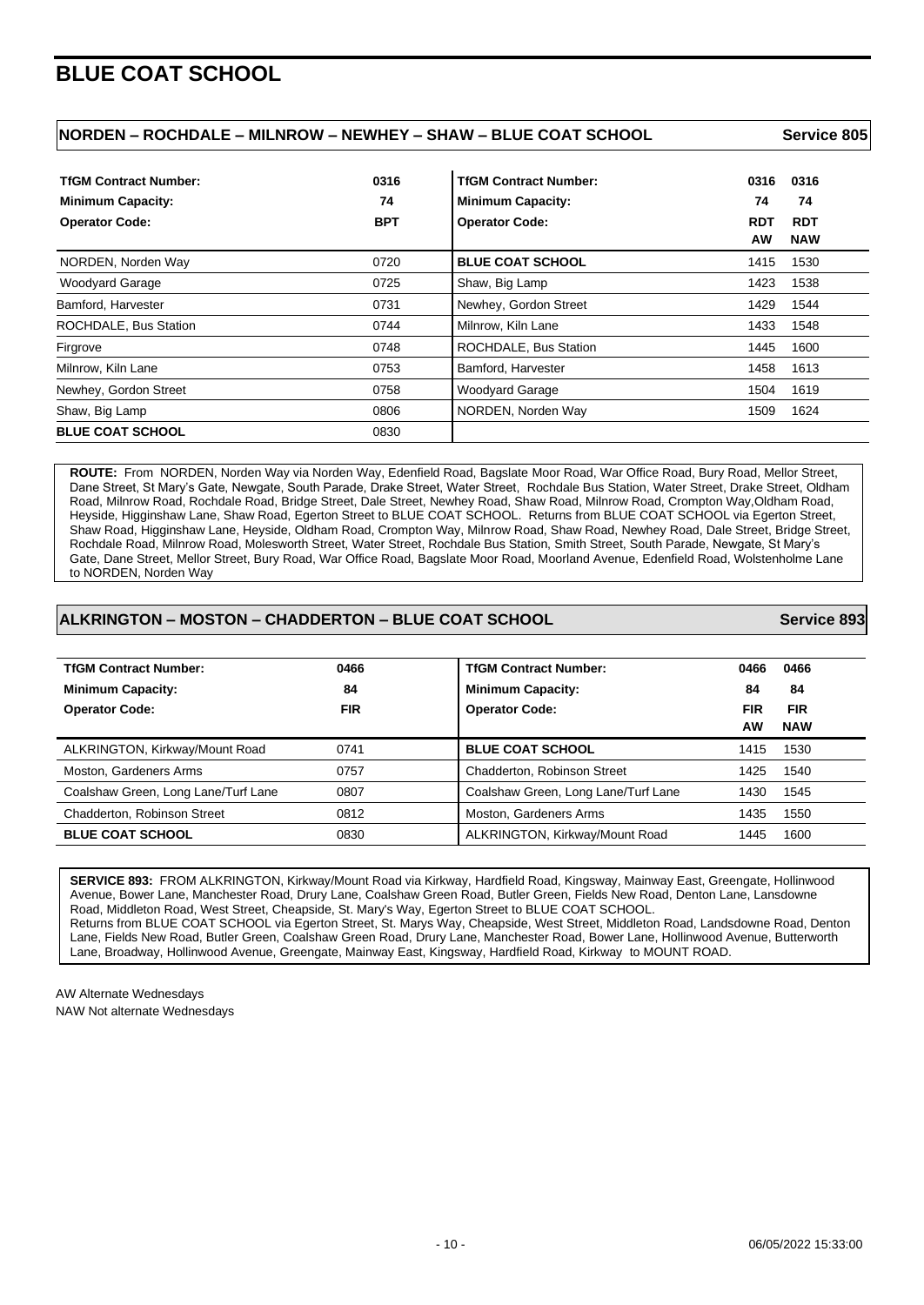# **BLUE COAT SCHOOL**

#### **BLUE COAT SCHOOL – DENSHAW – DELPH – DIGGLE Service 823**

| <b>TfGM Contract Number:</b> | 0420            | 0420                    |
|------------------------------|-----------------|-------------------------|
| <b>Minimum Capacity:</b>     | 84              | 84                      |
| <b>Operator Code:</b>        | <b>FM</b><br>AW | <b>FM</b><br><b>NAW</b> |
| BLUE COAT SCHOOL             | 1415            | 1535                    |
| Sholver, Ripponden Road      | 1428            | 1548                    |
| Denshaw Junction             | 1435            | 1555                    |
| Delph                        | 1440            | 1600                    |
| Dobcross, Navigation Inn     | 1447            | 1607                    |
|                              |                 |                         |

**SERVICE 823:** FROM BLUE COAT SCHOOL, via Egerton Street, Shaw Road, Bower Street, Barry Street, Huddersfield Road, Ripponden Road, Oldham Road, Delph Road, Denshaw Road, High Street, King Street, Millgate, The Sound, Delph New Road, Dobcross New Road to Navigation Inn.

#### **DIGGLE – UPPERMILL – MOSSLEY – BLUE COAT SCHOOL Service 558**

**TfGM Contract Number: 0211 Minimum Capacity: 52 Operator Code: STO** Dobcross, Navigation Inn **1988** 0725 Uppermill, Commercial 0731 Greenfield, Clarence 0738 Mossley, Train Station **0750** Grotton 0801 Lees, St John Street 0809 Huddersfield Road/Ripponden Road 0819 BLUE COAT SCHOOL 0827

**Route:** From Dobcross, Navigation Inn via Wool Road, Sugar Lane, The Square, Woods Lane, Dobcross New Road, High Street, Oldham Road, Chapel Road, Chew Valley Road, Manchester Road, Station Square, Stamford Road, Stamford Street, Arundel Street, Lees Road, Under Lane, Coverhill Road, Oldham Road, St John Street, Stamford Road, Huddersfield Road, Bottom o'th'Moor, Mumps, Yorkshire Street, Union Street, Greaves Street, Yorkshire Street, St Mary's Way, Egerton Street to BLUE COAT SCHOOL.

AW Alternate Wednesdays NAW Not alternate Wednesdays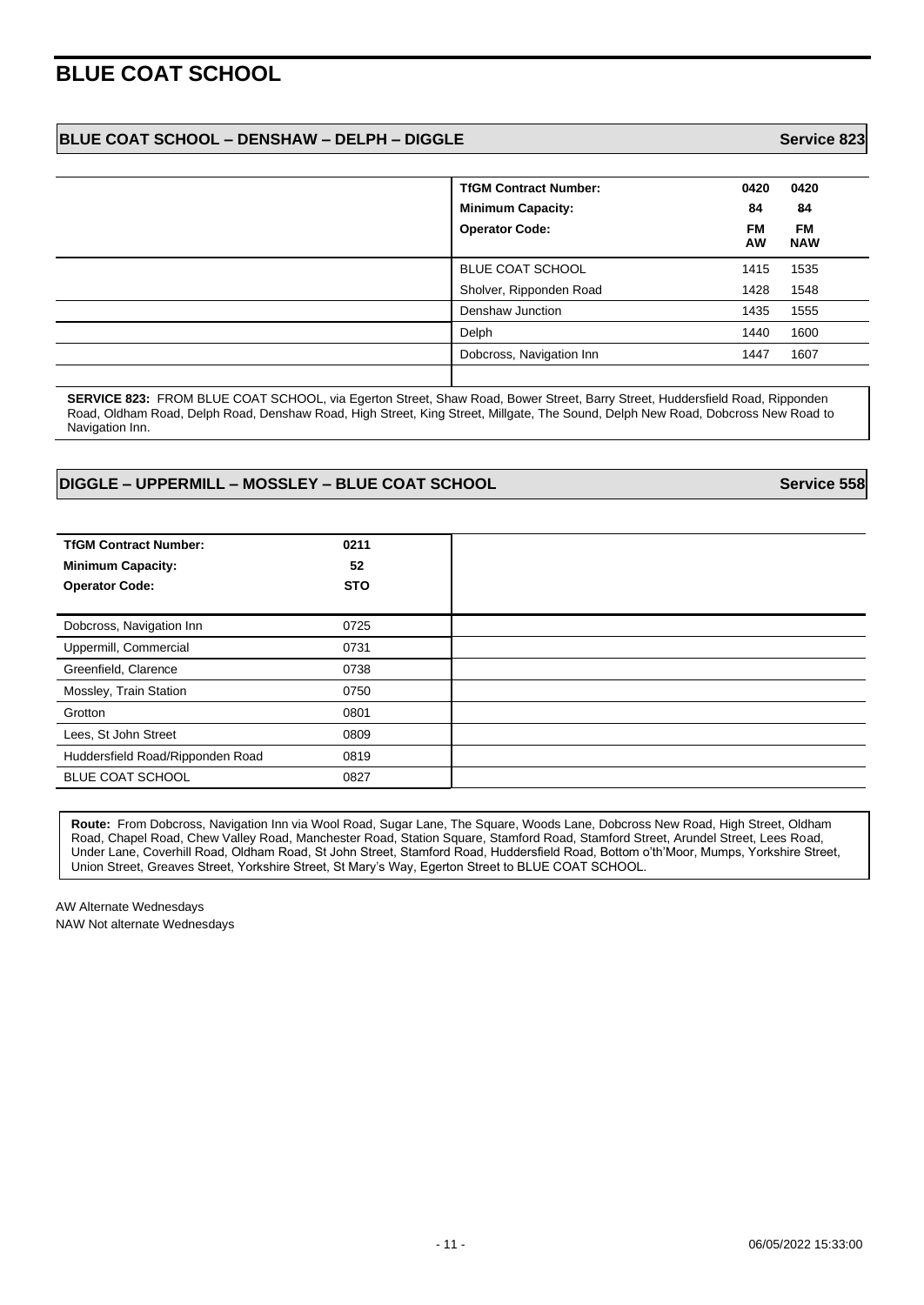# **CO-OP ACADEMY FAILSWORTH (0835 – 1450 MTuWF/1400 Th)**

**Effective 1 September 2021**

**The following general bus services provide links to Co-op Academy Failsworth:**

**76** Manchester –Failsworth - Limeside Oldham

For the latest timetable information go to [www.tfgm.com/public-transport/bus](http://www.tfgm.com/public-transport/bus)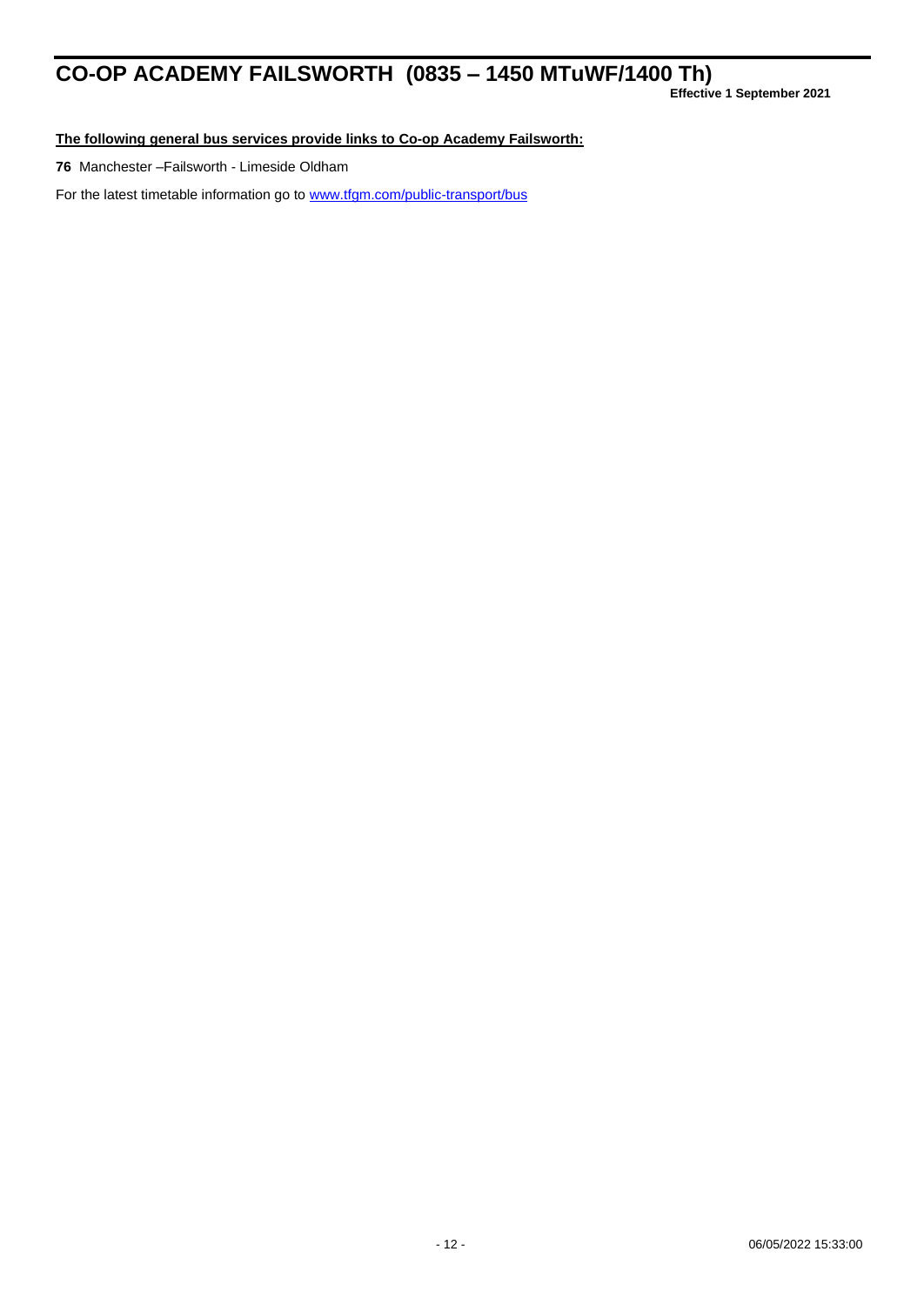# **CROMPTON HOUSE SCHOOL (0840 – 1520 Tu - F/1440 M) Effective 08/05/2022**

#### **The following general bus services provide links to Crompton House School:**

**435** Rochdale – Turf Hill – Shaw (replaced by services R9/R10 from 25/4/22)

**408** Oldham – Shaw (replaced by service 402 from 25/4/22)

For the latest timetable information go to [www.tfgm.com/public-transport/bus](http://www.tfgm.com/public-transport/bus)

#### **Changes effective 25th April 2022**

408 – school journeys renumbered 402. Route unchanged

435 – school journeys renumbered R9 or R10. Students travelling from Norden & Bamford should catch service R8 (0730 from

Norden, 0757 at Rochdale) and transfer to service R10 at Rochdale Bus Station.

935 – school journeys renumbered R10. Minor route revision – Smallbrook Road (Shaw, Wrens Nest) no longer served.

#### **PLEASE NOTE: The £7.60 TfGM Weekly ticket will not be available on services 402, R9 or R10.**

#### **Students may instead purchase Rosso's GM Saver 7, available at £10 (£7.50 with an Igo pass) or the £10.30 System One Weekly ticket (valid on all operators services in Greater Manchester).**

#### **Changes effective 08th May 2022.**

Services 794 and 795 will be operated by First Manchester – no changes to route or timetable

| <b>CROMPTON HOUSE SCHOOL - ROYTON - OLDHAM</b>          |            |           |           |                                        |             |             | Service 402                                                                                                                                                                                                                                                                                                                                                                                                                                                                |
|---------------------------------------------------------|------------|-----------|-----------|----------------------------------------|-------------|-------------|----------------------------------------------------------------------------------------------------------------------------------------------------------------------------------------------------------------------------------------------------------------------------------------------------------------------------------------------------------------------------------------------------------------------------------------------------------------------------|
| MIDDLETON - ALKRINGTON – ROYTON – CROMPTON HOUSE SCHOOL |            |           |           |                                        |             | Service 794 |                                                                                                                                                                                                                                                                                                                                                                                                                                                                            |
| IMIDDLETON – ROYTON – THORNHAM – CROMPTON HOUSE SCHOOL  |            |           |           |                                        | Service 795 |             |                                                                                                                                                                                                                                                                                                                                                                                                                                                                            |
| <b>TfGM Contract Number:</b>                            | 1206       | 0402      | 0309      | <b>TfGM Contract Number:</b>           | 1206        | 0402        | 0309                                                                                                                                                                                                                                                                                                                                                                                                                                                                       |
| <b>Minimum Capacity:</b>                                | 45         | 85        | 74        | <b>Minimum Capacity:</b>               | 45          | 85          | 74                                                                                                                                                                                                                                                                                                                                                                                                                                                                         |
| <b>Operator Code:</b>                                   | <b>RDT</b> | <b>FM</b> | <b>FM</b> | <b>Operator Code:</b>                  | <b>RDT</b>  | <b>FM</b>   | FM                                                                                                                                                                                                                                                                                                                                                                                                                                                                         |
| <b>Service Number:</b>                                  | 402        | 795       | 794       | <b>Service Number:</b>                 | 402         | 795         | 794                                                                                                                                                                                                                                                                                                                                                                                                                                                                        |
|                                                         |            |           |           |                                        |             |             |                                                                                                                                                                                                                                                                                                                                                                                                                                                                            |
| MIDDLETON, Bus Station                                  | ----       | 0743      | ----      | <b>CROMPTON HOUSE SCHOOL</b>           | 1535        | 1535        | 1530                                                                                                                                                                                                                                                                                                                                                                                                                                                                       |
| ALKRINGTON, Kirkway/Mount Road                          | ----       | ----      | 0743      | Thornham, Turk's Head                  | $\cdots$    | 1539        | $\cdots$                                                                                                                                                                                                                                                                                                                                                                                                                                                                   |
| Mainway East/Kingsway                                   | ----       | ----      | 0751      | Oldham Road/Shaw Road                  | ----        | 1543        | $---$                                                                                                                                                                                                                                                                                                                                                                                                                                                                      |
| Moston, Gardeners Arms                                  | ----       | ----      | 0759      | Royton, Health Centre                  | 1549        | 1547        | 1540                                                                                                                                                                                                                                                                                                                                                                                                                                                                       |
| Blessed John Henry Newman College                       | ----       | ----      | 0809      | Oldham, Bus Station                    | 1559        | $---$       | $\cdots$                                                                                                                                                                                                                                                                                                                                                                                                                                                                   |
| Mills Hill, Bridge                                      | ----       | 0753      | ----      | Stottfield                             | ----        | 1552        | $\cdots$                                                                                                                                                                                                                                                                                                                                                                                                                                                                   |
| Stottfield                                              | ----       | 0806      | ----      | Mills Hill, Bridge                     | ----        | 1557        | $\frac{1}{2} \left( \frac{1}{2} \right) \left( \frac{1}{2} \right) \left( \frac{1}{2} \right) \left( \frac{1}{2} \right) \left( \frac{1}{2} \right) \left( \frac{1}{2} \right) \left( \frac{1}{2} \right) \left( \frac{1}{2} \right) \left( \frac{1}{2} \right) \left( \frac{1}{2} \right) \left( \frac{1}{2} \right) \left( \frac{1}{2} \right) \left( \frac{1}{2} \right) \left( \frac{1}{2} \right) \left( \frac{1}{2} \right) \left( \frac{1}{2} \right) \left( \frac$ |
| Oldham, Bus Station                                     | 0736       |           |           | Blessed John Henry Newman College      | ----        | $---$       | 1553                                                                                                                                                                                                                                                                                                                                                                                                                                                                       |
| Royton, Health Centre                                   | 0746       | 0809      | 0821      | Moston, Gardeners Arms                 | ----        | $---$       | 1600                                                                                                                                                                                                                                                                                                                                                                                                                                                                       |
| Oldham Rd/Shaw Rd                                       | ----       | 0815      | ----      | Alkrington, Mainway East/Kingsway      | ----        | $- - - -$   | 1605                                                                                                                                                                                                                                                                                                                                                                                                                                                                       |
| Thornham, Turk's Head                                   | ----       | 0817      | ----      | Alkrington, Kirkway, Mount Road        | ----        | ----        | 1611                                                                                                                                                                                                                                                                                                                                                                                                                                                                       |
| <b>CROMPTON HOUSE SCHOOL</b>                            | 0757       | 0823      | 0830      | MIDDLETON, Manchester New Rd/Mill Fold | ----        | ----        | 1616                                                                                                                                                                                                                                                                                                                                                                                                                                                                       |
|                                                         |            |           |           | <b>MIDDLETON, Bus Station</b>          | ----        | 1605        | $\frac{1}{2} \left( \frac{1}{2} \right) \left( \frac{1}{2} \right) \left( \frac{1}{2} \right) \left( \frac{1}{2} \right) \left( \frac{1}{2} \right) \left( \frac{1}{2} \right) \left( \frac{1}{2} \right) \left( \frac{1}{2} \right) \left( \frac{1}{2} \right) \left( \frac{1}{2} \right) \left( \frac{1}{2} \right) \left( \frac{1}{2} \right) \left( \frac{1}{2} \right) \left( \frac{1}{2} \right) \left( \frac{1}{2} \right) \left( \frac{1}{2} \right) \left( \frac$ |

**SERVICE 402**: From OLDHAM, Bus Station via Cheapside, St Mary's Way, Rochdale Road, Oldham Road, Rochdale Road, Dogford Road, Fir Lane, Thornham Road, Rochdale Road to CROMPTON HOUSE SCHOOL. Returns via Rochdale Road, Thornham Road, Fir Lane, Dogford Road, Rochdale Road, Oldham Road, Rochdale Road, St Mary's Way, Cheapside to OLDHAM, Bus Station.

**SERVICE 794:** From ALKRINGTON, Kirkway/Mount Road via Kirkway, Hardfield Road, Kingsway, Mainway East, Greengate, Hollinwood Avenue, Owler Lane, Mough Lane, Broadway, Oldham Road, Rochdale Road, Dogford Road, Fir Lane, Thornham Road, Rochdale Road to CROMPTON HOUSE SCHOOL. Returns via Rochdale Road, Thornham Road, Fir Lane, Dogford Road, Rochdale Road, Oldham Road, Broadway, Hollinwood Avenue, Greengate, Mainway East, Kingsway, Hardfield Road, Kirkway, Mount Road, Manchester New Road to MILL FOLD ROAD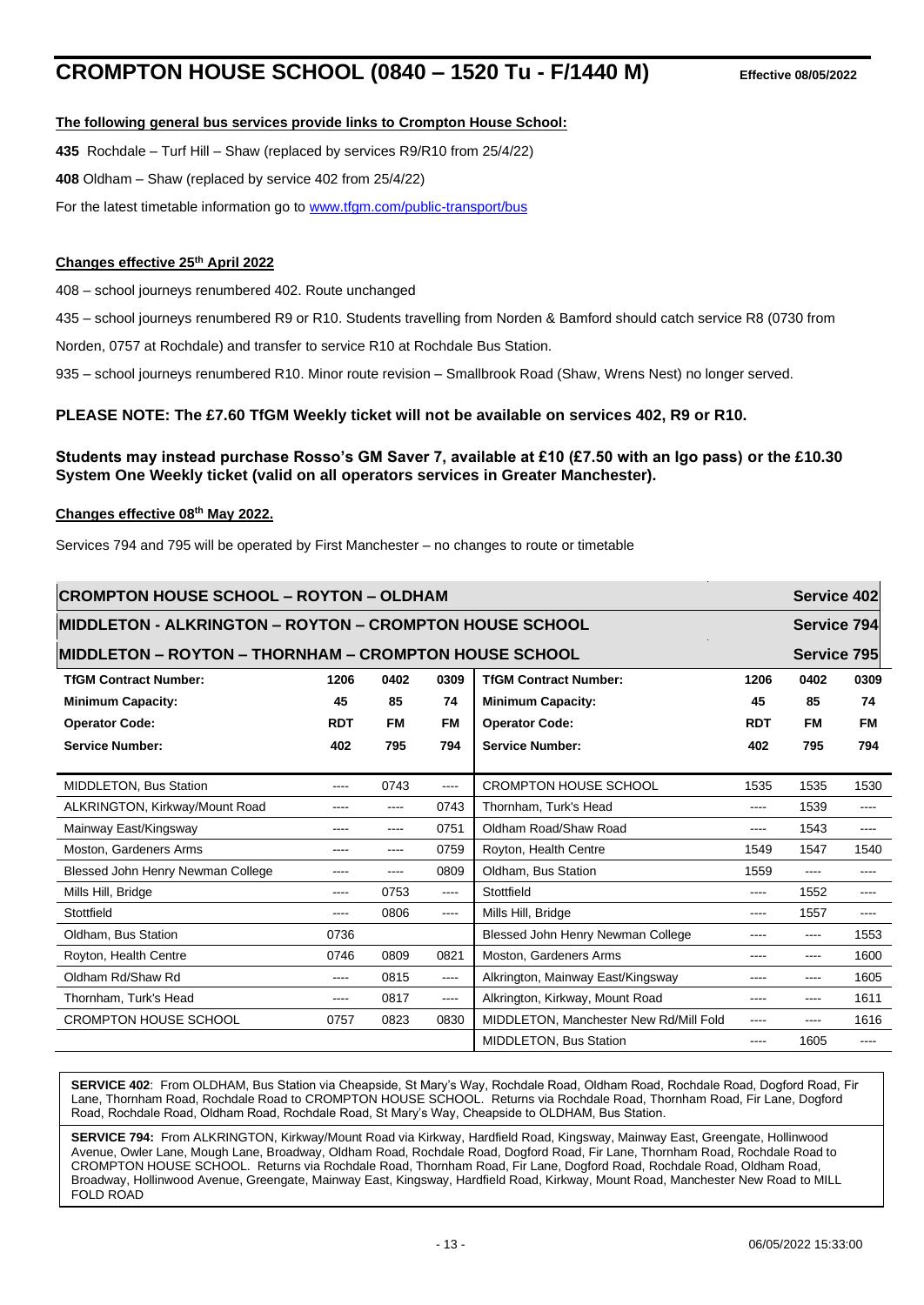**SERVICE 795:** FROM MIDDLETON, Bus Station via Oldham Road, Assheton Way, Market Place, Townley Street, Oldham Road, Haigh Lane, Chadderton Hall Road, Mill Brow, Streetbridge Road, Middleton Road, Rochdale Road, Oldham Road, Shaw Road, Castleton Road, Thornham Road, Rochdale Road to CROMPTON HOUSE SCHOOL. Returns via Rochdale Road, Thornham Road, Castleton Road, Shaw Road, Oldham Road, Rochdale Road, Middleton Road, Streetbridge Road, Mill Brow, Chadderton Hall Road, Haigh Lane, Oldham Road, Townley Street, Market Place, Assheton Way, Oldham Road to MIDDLETON, Bus Station.

# **CROMPTON HOUSE SCHOOL**

### **ROCHDALE – TURF HILL - CROMPTON HOUSE SCHOOL Services R10/R9**

| <b>TfGM Contract Number:</b> | 1265       | <b>TfGM Contract Number:</b> | 1265       |
|------------------------------|------------|------------------------------|------------|
| <b>Minimum Capacity:</b>     | 35         | <b>Minimum Capacity:</b>     | 35         |
| <b>Operator Code:</b>        | <b>RDT</b> | <b>Operator Code:</b>        | <b>RDT</b> |
| <b>Service Number:</b>       | <b>R10</b> | <b>Service Number:</b>       | R9         |
|                              |            |                              |            |
| Rochdale Interchange dep.    | 0805       | <b>CROMPTON HOUSE SCHOOL</b> | 1532       |
| Turf Hill                    | 0811       | Turf Hill                    | 1539       |
| <b>CROMPTON HOUSE SCHOOL</b> | 0820       | Rochdale Interchange         | 1549       |
|                              |            |                              |            |

**SERVICE R10:** From Rochdale Interchange via Water Street, Drake Street, Oldham Road, Kingsway, Turf Hill Road, Broad Lane, Rochdale Road to CROMPTON HOUSE SCHOOL.

**SERVICE R9**: Returns via Rochdale Road and the reverse of the above route to Drake Street, Water Street to Rochdale Interchange..

#### **MILNROW – BUCKSTONES – CROMPTON HOUSE SCHOOL Service R10**

| <b>TfGM Contract Number:</b> | 1265       |
|------------------------------|------------|
| <b>Minimum Capacity:</b>     | 35         |
| <b>Operator Code:</b>        | <b>RDT</b> |
| <b>Service Number:</b>       | <b>R10</b> |
|                              |            |
|                              |            |
| <b>CROMPTON HOUSE SCHOOL</b> | 1535       |
| Shaw, Metrolink Station      | 1540       |
| Buckstones, Hillside Avenue  | 1543       |
| Newhey, Gordon Street        | 1552       |

**SERVICE R10:** FROM CROMPTON HOUSE SCHOOL via Rochdale Road, Beal Lane, Grains Road, Hillside Avenue, Buckstones Road, Milnrow Road, Shaw Road, Newhey Road, Dale Street to MILNROW, Bridge Street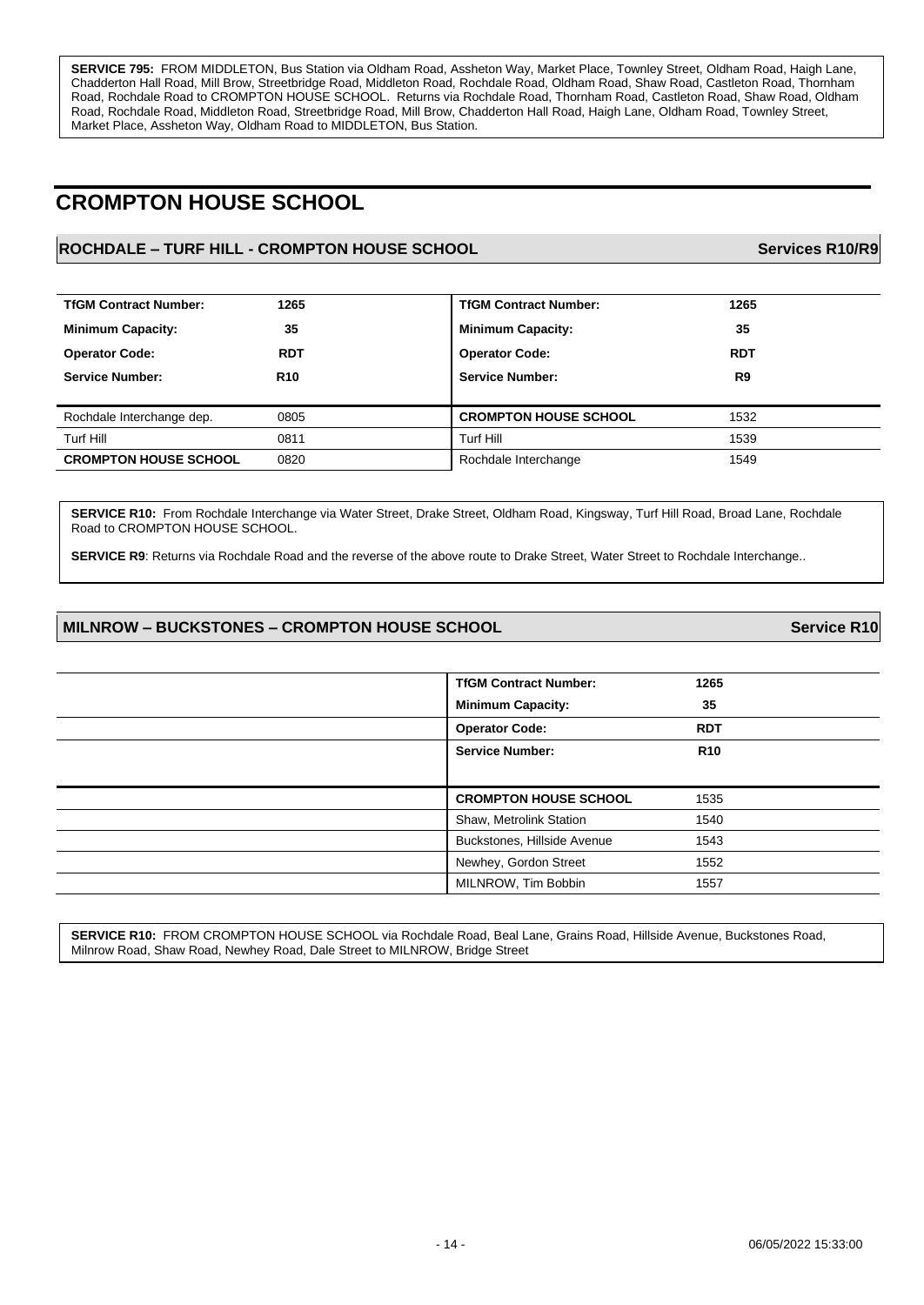# **NEWMAN RC COLLEGE (0850 – 1515 MTThF/1345 Wed) Effective 8/05/2022**

#### **The following general bus services provide links to Newman RC College:**

**181** Rochdale -Chadderton – Moston- Manchester

**182** Rochdale – Shaw – Chadderton - Manchester

**415**: Middleton - Oldham

For the latest timetable information go to [www.tfgm.com/public-transport/bus](http://www.tfgm.com/public-transport/bus)

Changes effective from 8<sup>th</sup> May 2022

Service 821: morning journey will be operated by First Manchester

Service 836: afternoon journey will be operated by First Manchester

Service 833: all journeys will be operated by Go North West

Please note on the above no changes will be made to the route or timetable

#### **SHOLVER – MOORSIDE - NEWMAN RC COLLEGE Service 835**

| <b>TfGM Contract Number:</b> | 5058      | <b>TfGM Contract Number:</b> | 5058      | 5058      |
|------------------------------|-----------|------------------------------|-----------|-----------|
| <b>Minimum Capacity:</b>     | 52        | <b>Minimum Capacity:</b>     | 52        | 52        |
| <b>Operator Code:</b>        | <b>FM</b> | <b>Operator Code:</b>        | <b>FM</b> | FМ        |
|                              |           |                              | W         | <b>NW</b> |
| SHOLVER, Pearly Bank         | 0750      | NEWMAN RC COLLEGE            | 1400      | 1530      |
| <b>Pennine Meadows</b>       | 0755      | Werneth, Frederick Street    | 1407      | 1537      |
| Moorside                     | 0801      | Oldham. Bottom o' th' Moor   | 1415      | 1545      |
| Oldham, Bottom o' th' Moor   | 0816      | Moorside                     | 1423      | 1553      |
| Werneth, Frederick Street    | 0825      | Pennine Meadows              | 1426      | 1556      |
| NEWMAN RC COLLEGE            | 0835      | SHOLVER, Pearly Bank         | 1432      | 1602      |

**ROUTE:** From SHOLVER, Pearly Bank via Sholver Lane, Longfellow Crescent, Coleridge Road, Ripponden Road, Whinberry Way, Whitehall Lane Turf Pit Lane, Ripponden Road, Huddersfield Road, Bottom o 'th' Moor, Oldham Way, Manchester Street, Oxford Street, Block Lane, Wash Brook, Butler Green, Thompson Lane, Eaves Lane, Broadway to NEWMAN RC COLLEGE.

Returns via the reverse of the above route to Wash Brook then via Old Lane, Spencer Street, Manchester Road, Manchester Street and the reverse of the above route to Sholver, Pearly Bank.

#### **NEWTON HEATH - FAILSWORTH - NEWMAN RC COLLEGE Service 833**

**TfGM Contract Number: 0479 0358 TfGM Contract Number: 0479 0359 0479 0359 Minimum Capacity: 85 70 Minimum Capacity: 85 43 85 43 Operator Code: GNW GNW Operator Code: GNW W GNW W GNW NW GNW NW** NEWTON HEATH, Droylsden Rd/Gaskell St 0800 ---- NEWMAN RC COLLEGE 1355 1355 1400 1525 1530 Failsworth, Lord Lane/Day Drive **1405 1540** 0811 ---- Mersey Road North 1540 1405 1410 1535 1540 Failsworth, Tesco **18th** 1544 1549 0813 0820 Failsworth, Lord Lane/Day Drive 1414 1414 1419 1544 1549 Mersey Road North **1822 0822 0828** NEWTON HEATH, Droylsden Rd/Gaskell St 1421 1426 1551 1556 NEWMAN RC COLLEGE 0836 0840

**ROUTE:** From NEWTON HEATH, Droylsden Road/Gaskell Street via Droylsden Road, Hulmes Road, Lord Lane, Ashton Road West, Ashton Road East, Westminster Road, Mersey Road North, Manchester Road, Stanley Road, Butler Green, Thompson Lane, Eaves Lane, Broadway to NEWMAN RC COLLEGE. Returns via reverse of the above route.

W Wednesday only NW Not Wednesday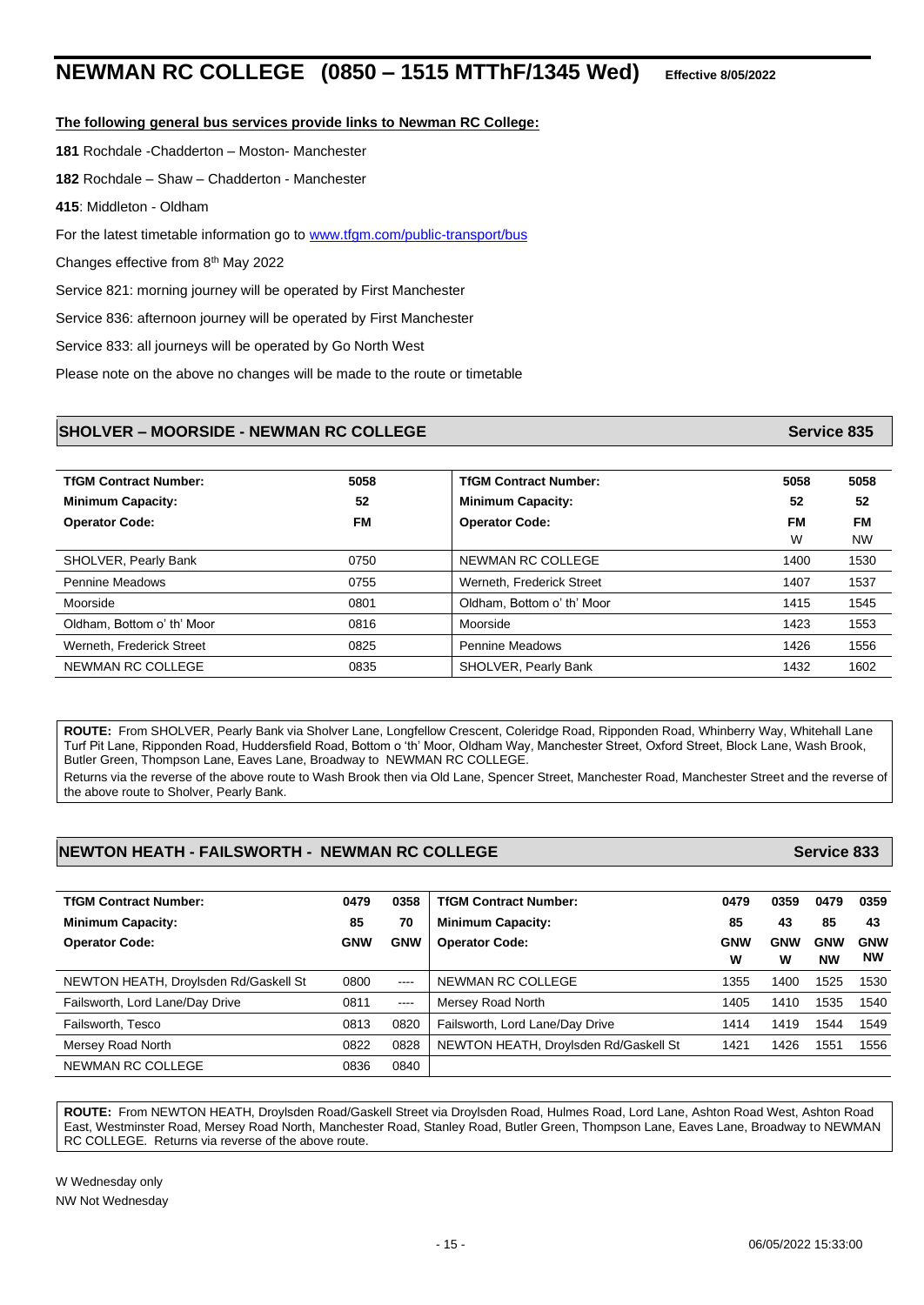# **NEWMAN RC COLLEGE**

#### **DERKER – WATERHEAD - NEWMAN RC COLLEGE Service 836**

| <b>TfGM Contract Number:</b>          | 0420      | <b>TfGM Contract Number:</b>          | 0401 | 0401      |
|---------------------------------------|-----------|---------------------------------------|------|-----------|
| <b>Minimum Capacity:</b>              | 84        | <b>Minimum Capacity:</b>              | 85   | 85        |
| <b>Operator Code:</b>                 | <b>FM</b> | <b>Operator Code:</b>                 | FM   | <b>FM</b> |
|                                       |           |                                       | W    | <b>NW</b> |
| DERKER, Vulcan Street/Abbotsford Road | 0758      | NEWMAN RC COLLEGE                     | 1355 | 1530      |
| Waterhead                             | 0805      | Werneth, Frederick Street             | 1404 | 1539      |
| Lees Road/Glodwick Road               | 0822      | Lees Road/Glodwick Road               | 1410 | 1545      |
| Werneth, Frederick Street             | 0829      | Waterhead                             | 1420 | 1555      |
| NEWMAN RC COLLEGE                     | 0840      | DERKER, Vulcan Street/Abbotsford Road | 1427 | 1602      |

**ROUTE:** From DERKER, Vulcan Street/Abbotsford Road via Vulcan Street, Abbotsford Road, Stoneleigh Street, Westminster Street, London Road, Barry Street, Huddersfield Road, Stamford Road, St John Street, High Street, Lees Road, Oldham Way, Manchester Street, Oxford Street, Block Lane, Wash Brook, Butler Green, Thompson Lane, Eaves Lane, Broadway to NEWMAN RC COLLEGE. Returns via the reverse of the above route to Oxford Street, Tamworth Street, Edward Street, Manchester Street and via the reverse of the above to Huddersfield Road then via Ripponden Road, Derker Street, London Road and via the reverse of the above to Derker, Vulcan Street/Abbotsford Road.

#### **HOLTS – ABBEY HILLS – NEWMAN RC COLLEGE Service 812**

**TfGM Contract Number: 5070 TfGM Contract Number: 5070 5071 Minimum Capacity: 52 Minimum Capacity: 52 52 Operator Code: FM Operator Code: FM W FM NW** HOLTS ESTATE, Wildmoor Avenue **1356** 1530 **0817 NEWMAN RC COLLEGE** 1355 1530 Abbey Hills , Welcome Inn 1539 **Contained Abbey Hills , Werneth, Frederick Street** 1404 1539 1404 1539 Werneth, Frederick Street 1545 **COMBING 1849 Abbey Hills Road/Glodwick Road** 1545 1410 1545 NEWMAN RC COLLEGE **1555 1420 1555 1420 1555 1420 1555** 

**SERVICE 812:** FROM HOLTS, Wildmoor Avenue/Curlew Road via Wildmoor Avenue, Lees New Road, Abbey Hills Road, Park Road, Oldham Way, Manchester Street, Oxford Street, Block Lane, Wash Brook, Butler Green, Thompson Lane, Eaves Lane, Broadway to NEWMAN RC COLLEGE.

Returns via reverse of above route to Oxford Street then Tamworth Street, Edward Street, Manchester Street and the reverse of the above to Holts, Wildmoor Avenue.

### **COPPICE – LIMESIDE – NEWMAN RC COLLEGE Service 821**

| <b>TfGM Contract Number:</b>           | 0401 | <b>TfGM Contract Number:</b>           | 0473 | 0473      |
|----------------------------------------|------|----------------------------------------|------|-----------|
| <b>Minimum Capacity:</b>               | 85   | <b>Minimum Capacity:</b>               | 90   | 90        |
| <b>Operator Code:</b>                  | FМ   | <b>Operator Code:</b>                  | SM   | <b>SM</b> |
|                                        |      |                                        | W    | <b>NW</b> |
|                                        |      |                                        |      |           |
| COPPICE, Copster Hill Road/Ashton Road | 0815 | <b>NEWMAN RC COLLEGE</b>               | 1355 | 1525      |
| Limeside, St Chad's Crescent           | 0824 | Werneth, Chapel Road/Chamber Road      | 1401 | 1531      |
| Werneth, Chapel Road/Chamber Road      | 0831 | Limeside, St Chad's Crescent           | 1406 | 1536      |
| NEWMAN RC COLLEGE                      | 0840 | COPPICE, Copster Hill Road/Ashton Road | 1413 | 1543      |

**Route:** FROM COPSTER HILL ROAD/ASHTON ROAD via Copster Hill Road, Hollins Road, Trough Gate, Elm Road, Lime Green, St Chad's Crescent, Limeside Road, Hollins Road, Chapel Road, Manchester Road, Stanley Road, Butler Green, Thompson Lane, Eaves Lane, Broadway to NEWMAN RC COLLEGE. Returns via the reverse of the above route to Coppice, Copster Hill Road.

W Wednesday only NW Not Wednesday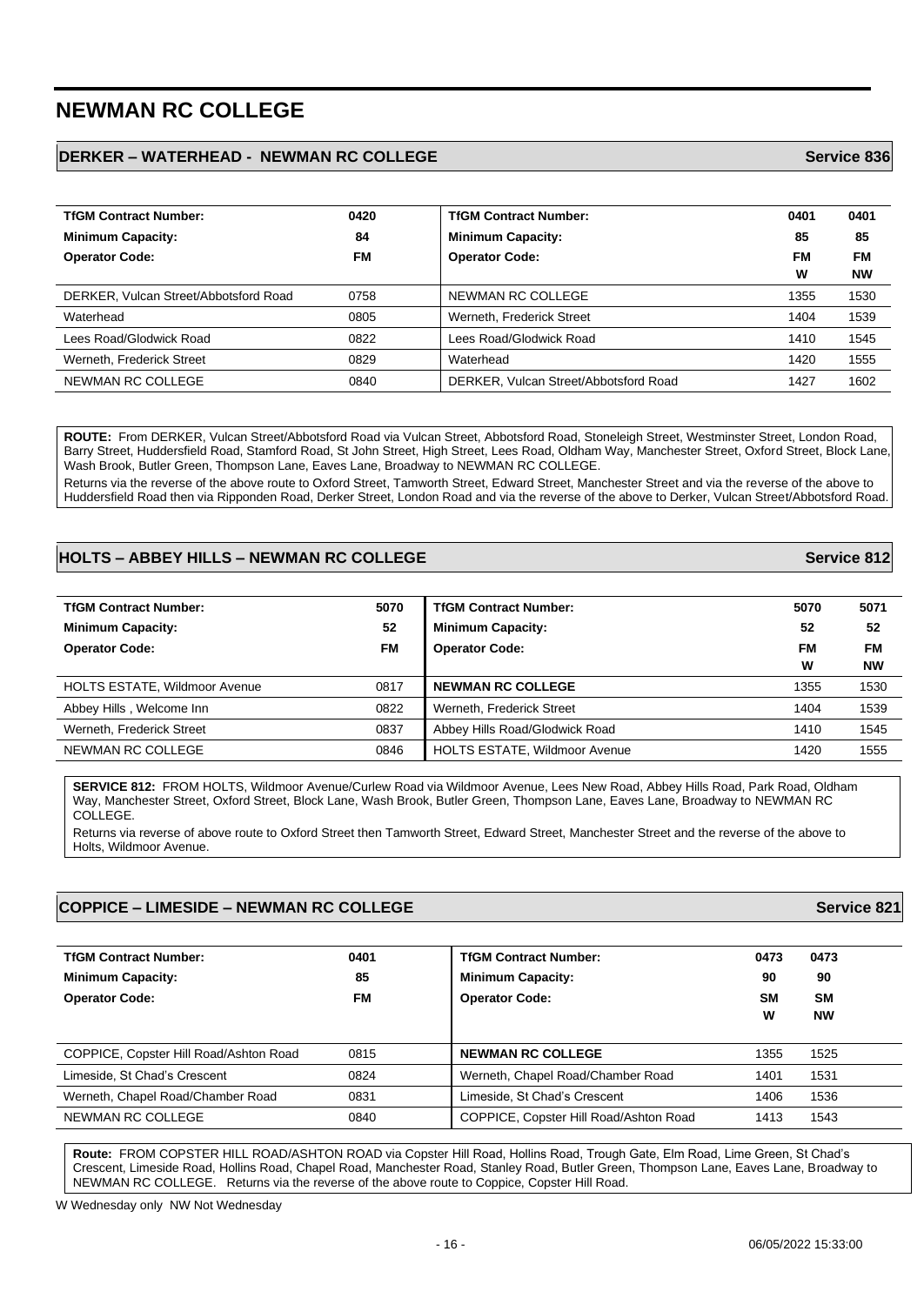# **NEWMAN RC COLLEGE**

### **BARDSLEY – WERNETH – NEWMAN RC COLLEGE Service 824**

| <b>TfGM Contract Number:</b>          | 0462       | <b>TfGM Contract Number:</b>        | 0462       | 0462       |
|---------------------------------------|------------|-------------------------------------|------------|------------|
| <b>Minimum Capacity:</b>              | 86         | <b>Minimum Capacity:</b>            | 86         | 86         |
| <b>Operator Code:</b>                 | <b>STO</b> | <b>Operator Code:</b>               | <b>STO</b> | <b>STO</b> |
|                                       |            | <b>Service Number:</b>              | W          | <b>NW</b>  |
| <b>BARDSLEY, Bardsley Vale Avenue</b> | 0800       | <b>NEWMAN RC COLLEGE</b>            | 1400       | 1530       |
| <b>Fitton Hill Community Centre</b>   | 0806       | Werneth, Chapel Road/Chamber Road   | 1406       | 1536       |
| Coppice, Hulme Grammar School         | 0818       | Coppice, Hulme Grammar School       | 1409       | 1539       |
| Werneth, Chapel Road/Chamber Road     | 0824       | <b>Fitton Hill Community Centre</b> | 1420       | 1550       |
| NEWMAN RC COLLEGE                     | 0832       | BARDSLEY, Bardsley Vale Avenue      | 1425       | 1555       |

**SERVICE 824:** FROM ASHTON ROAD/BARDSLEY VALE AVENUE via Ashton Road, Fir Tree Avenue, Keswick Avenue, Honeywell Lane, Ashton Road, Chamber Road, Manchester Road, Stanley Road, Butler Green, Thompson Lane, Eaves Lane, Broadway to NEWMAN RC COLLEGE. Returns via the reverse of the above route to Chamber Road then via Ashton Road, King Street, turn at the roundabout, King Street, Ashton Road and then via the reverse of the above to Bardsley, Bardsley Vale Avenue.

#### **SHAW/ROYTON - NEWMAN RC COLLEGE Service 882**

| <b>TfGM Contract Number:</b>                    | 5062             |
|-------------------------------------------------|------------------|
| <b>Minimum Capacity:</b>                        | 52               |
| <b>Operator Code:</b><br><b>Service Number:</b> | <b>FM</b><br>882 |
| SHAW, Wren's Nest                               | 0813             |
| <b>ROYTON, Town Centre</b>                      | 0821             |
| Royal Oldham Hospital                           | 0827             |
| Chadderton, Town Hall                           | 0834             |
| <b>BROADWAY for Newman College</b>              | 0840             |

**Service 882:** From Shaw, Wren's Nest via Milnrow Road, Market Street, Greenfield Lane, High Street, Crompton Way, Manchester Road, Shaw Road, High Barn Road, High Barn Street, Oldham Road, Rochdale Road, Featherstall Road North, Middleton Road, Broadway to NEWMAN RC COLLEGE.

W Wednesday only NW Not Wednesday

**\***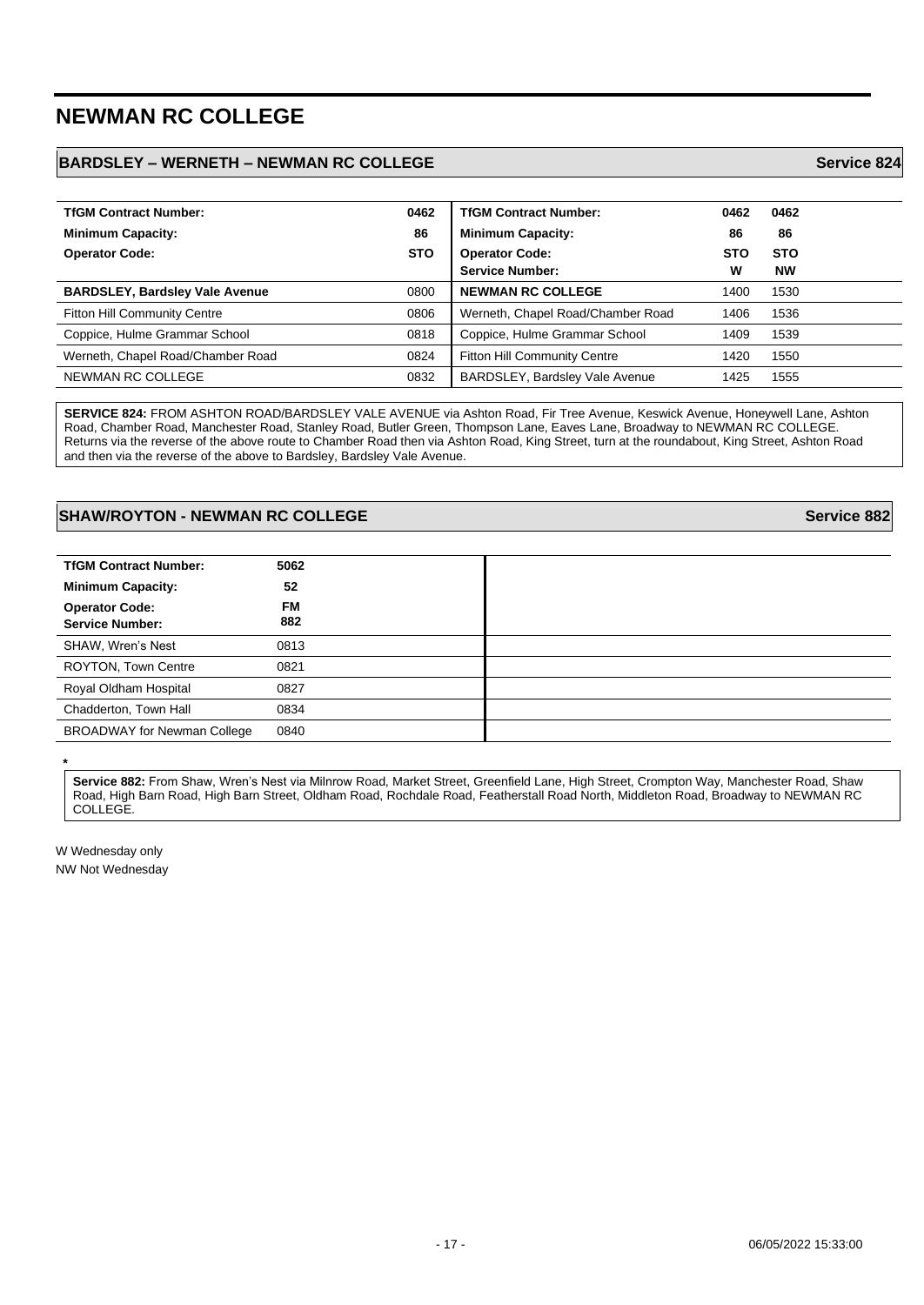# **NORTH CHADDERTON SCHOOL (0830 - 1430) Effective 08/05/2022**

**Changes effective 25th April 2022**

**Service 832 – withdrawn and replaced by equivalent journeys on service 402.**

#### **PLEASE NOTE: The £7.60 TfGM Weekly ticket will not be available on services 402 Students may instead purchase Rosso's GM Saver 7, available at £10 (£7.50 with an Igo pass) or the £10.30 System One Weekly ticket (valid on all operators services in Greater Manchester).**

**Changes effective 8th May 2022. Service 831: afternoon journey will be operated by First Manchester**

**Service 837: Both journeys will now be operated by Go Northwest.** 

**No changes to timetable or route.**

#### **THORNHAM – ROYTON – NORTH CHADDERTON SCHOOL Service 831**

#### **SHAW – ROYTON - NORTH CHADDERTON SCHOOL Service 402**

| <b>TfGM Contract Number:</b><br><b>Minimum Capacity:</b><br><b>Operator Code:</b><br><b>Service Number:</b> | 1206<br>45<br><b>RDT</b><br>402 | 0077<br>86<br><b>STO</b><br>831                                                                                                                                                                                                                                                                                                                                                                                                                                            | <b>TfGM Contract Number:</b><br><b>Minimum Capacity:</b><br><b>Operator Code:</b><br><b>Service Number:</b> | 0402<br>85<br><b>FM</b><br>831 | 1206<br>45<br><b>RDT</b><br>402 |
|-------------------------------------------------------------------------------------------------------------|---------------------------------|----------------------------------------------------------------------------------------------------------------------------------------------------------------------------------------------------------------------------------------------------------------------------------------------------------------------------------------------------------------------------------------------------------------------------------------------------------------------------|-------------------------------------------------------------------------------------------------------------|--------------------------------|---------------------------------|
| SHAW, Wren's Nest                                                                                           | 0742                            | $\frac{1}{2} \left( \frac{1}{2} \right) \left( \frac{1}{2} \right) \left( \frac{1}{2} \right) \left( \frac{1}{2} \right) \left( \frac{1}{2} \right) \left( \frac{1}{2} \right) \left( \frac{1}{2} \right) \left( \frac{1}{2} \right) \left( \frac{1}{2} \right) \left( \frac{1}{2} \right) \left( \frac{1}{2} \right) \left( \frac{1}{2} \right) \left( \frac{1}{2} \right) \left( \frac{1}{2} \right) \left( \frac{1}{2} \right) \left( \frac{1}{2} \right) \left( \frac$ | <b>NORTH CHADDERTON SCHOOL</b>                                                                              | 1440                           | 1440                            |
| <b>HIGH CROMPTON, Post Office</b>                                                                           | 0747                            | $\frac{1}{2} \frac{1}{2} \frac{1}{2} \frac{1}{2} \frac{1}{2} \frac{1}{2} \frac{1}{2} \frac{1}{2} \frac{1}{2} \frac{1}{2} \frac{1}{2} \frac{1}{2} \frac{1}{2} \frac{1}{2} \frac{1}{2} \frac{1}{2} \frac{1}{2} \frac{1}{2} \frac{1}{2} \frac{1}{2} \frac{1}{2} \frac{1}{2} \frac{1}{2} \frac{1}{2} \frac{1}{2} \frac{1}{2} \frac{1}{2} \frac{1}{2} \frac{1}{2} \frac{1}{2} \frac{1}{2} \frac{$                                                                               | Stottfield                                                                                                  | 1444                           | 1444                            |
| Thornham. Turk's Head                                                                                       | $--$                            | 0751                                                                                                                                                                                                                                                                                                                                                                                                                                                                       | Royton, High Barn Street                                                                                    | 1449                           | 1449                            |
| Royton, Radcliffe St                                                                                        | 0757                            | 0800                                                                                                                                                                                                                                                                                                                                                                                                                                                                       | THORNHAM, Turk's Head                                                                                       | 1456                           | ---                             |
| Stottfield                                                                                                  | 0803                            | 0806                                                                                                                                                                                                                                                                                                                                                                                                                                                                       | <b>High Crompton Post Office</b>                                                                            | $\frac{1}{2}$                  | 1459                            |
| <b>NORTH CHADDERTON SCHOOL</b>                                                                              | 0810                            | 0814                                                                                                                                                                                                                                                                                                                                                                                                                                                                       | <b>SHAW. Wren's Nest</b>                                                                                    | $\frac{1}{2}$                  | 1513                            |

**SERVICE 831:** From THORNHAM, Turk's Head via Castleton Road, Thornham Lane, Rochdale Road, Middleton Road, Street Bridge Road, Mill Brow, Chadderton Hall Road to NORTH CHADDERTON SCHOOL

Returns via Chadderton Hall Road, Mill Brow, Street Bridge Road, Middleton Road, Rochdale Road, Thornham Lane, Castleton Road to THORNHAM, Turk's Head.

SERVICE 402 From Shaw Wrens Nest (Milnrow Rd) via Milnrow Road, Rochdale Road, Thornham Road, Fir lane, Dogford Road, Rochdale Road, Middleton Road, Streetbridge Road, Mill Brow, Chadderton Hall Road to NORTH CHADDERTON SCHOOL. Return via reverse of above route to Rochdale Road (High Crompton) then via Beal Lane, Grains Road, Hillside Road, Buckstones Road to Milnrow Road for SHAW, WRENS NEST

#### **SHAW – ROYTON – NORTH CHADDERTON SCHOOL Service 837**

| <b>TfGM Contract Number:</b>           | 0365       | <b>TfGM Contract Number:</b>           | 0309       |
|----------------------------------------|------------|----------------------------------------|------------|
| <b>Minimum Capacity:</b>               | 70         | <b>Minimum Capacity:</b>               | 74         |
| <b>Operator Code:</b>                  | <b>GNW</b> | <b>Operator Code:</b>                  | <b>GNW</b> |
|                                        |            |                                        |            |
| SHAW, Wren's Nest                      | 0733       | <b>NORTH CHADDERTON SCHOOL</b>         | 1440       |
| Royton, Shaw Road/Oldham Road          | 0749       | Middleton Road/Featherstall Road North | 1449       |
| Featherstall Road North/Middleton Road | 0800       | Royton, Rochdale Road/Shaw Road        | 1456       |
| <b>NORTH CHADDERTON SCHOOL</b>         | 0811       | SHAW, Wren's Nest                      | 1507       |

**ROUTE:** From SHAW, Wren's Nest via Milnrow Road, Market Street, High Street, Manchester Road, Shaw Road, Rochdale Road, Featherstall Road North, Middleton Road, Broadway, Burnley Lane, Chadderton Hall Road to NORTH CHADDERTON SCHOOL. Returns via Chadderton Park Road, Middleton Road, Featherstall Road North, Rochdale Road, Shaw Road, Manchester Road, High Street, Market Street, Milnrow Road, Smallbrook Road to SHAW, Wren's Nest.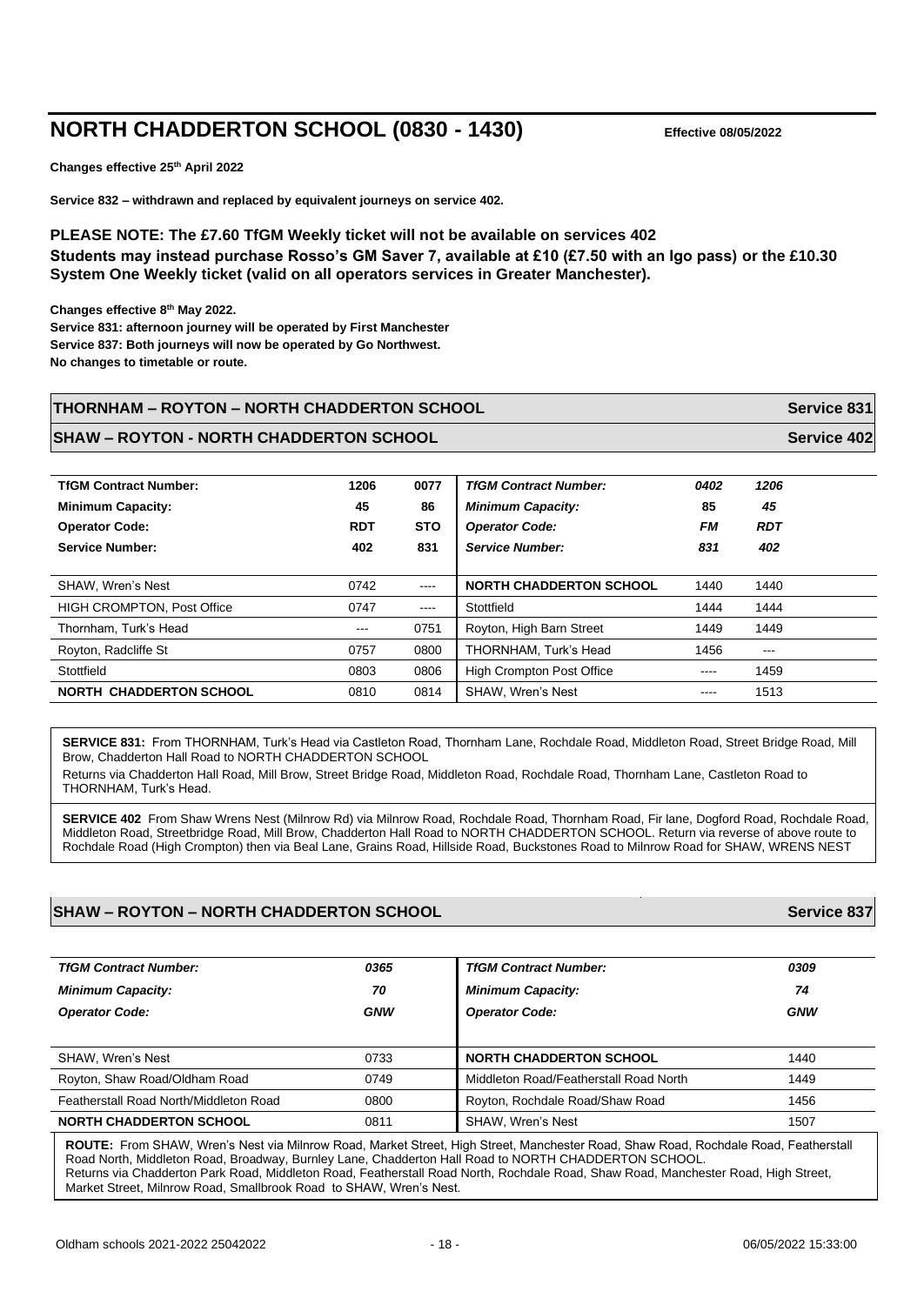# **OASIS ACADEMY LEESBROOK (0815 – 1500) Effective 10 January 2022**

#### **WERNETH – OLDHAM – OASIS ACADEMY LEESBROOK Service 829 Service 829**

| <b>TfGM Contract Number:</b><br><b>Minimum Capacity:</b><br><b>Operator Code:</b> | 0420<br>84<br>FM | 0329<br>70<br>FM | <b>TfGM Contract Number:</b><br><b>Minimum Capacity:</b><br><b>Operator Code:</b> | 0049<br>85<br><b>FM</b> |
|-----------------------------------------------------------------------------------|------------------|------------------|-----------------------------------------------------------------------------------|-------------------------|
| <b>FREDERICK STREET/WERNETH PARK</b>                                              | 0700             | 0730             | <b>OASIS ACADEMY LEESBROOK</b>                                                    | 1550                    |
| <b>Butler Green</b>                                                               | 0706             | 0736             | Oldham Mumps                                                                      | 1556                    |
| Chadderton, Town Centre                                                           | 0714             | 0744             | Oldham College                                                                    | 1601                    |
| Oldham College                                                                    | 0726             | 0754             | Chadderton, Town Centre                                                           | 1607                    |
| Oldham Mumps                                                                      | 0731             | 0759             | <b>Butler Green</b>                                                               | 1613                    |
| <b>OASIS ACADEMY LEESBROOK</b>                                                    | 0739             | 0807             | <b>FREDERICK STREET/WERNETH PARK</b>                                              | 1619                    |

**ROUTE:** From FREDERICK STREET/WERNETH PARK via Frederick Street, Chamber Road, Manchester Road, Stanley Road, Butler Green, Thompson Lane, Eaves Lane, Broadway, Middleton Road, Rochdale Road, St Mary's Way, Lord Street, High Street, Yorkshire Street, Prince Street, Mumps, Lees Road, Breeze Hill Road, Roxbury Avenue to OASIS LEESBROOK ACADEMY. Returns via Roxbury Avenue, Breeze Hill Road, Lees Road, Mumps, Union Street, Greaves Street, Yorkshire Street, St Mary's Way, Rochdale Road, Middleton Road, Broadway, Eaves Lane, Thompson Lane, Butler Green, Stanley Road, Manchester Road, Chamber Road, Frederick Street to FREDERICK STREET/WERNETH PARK.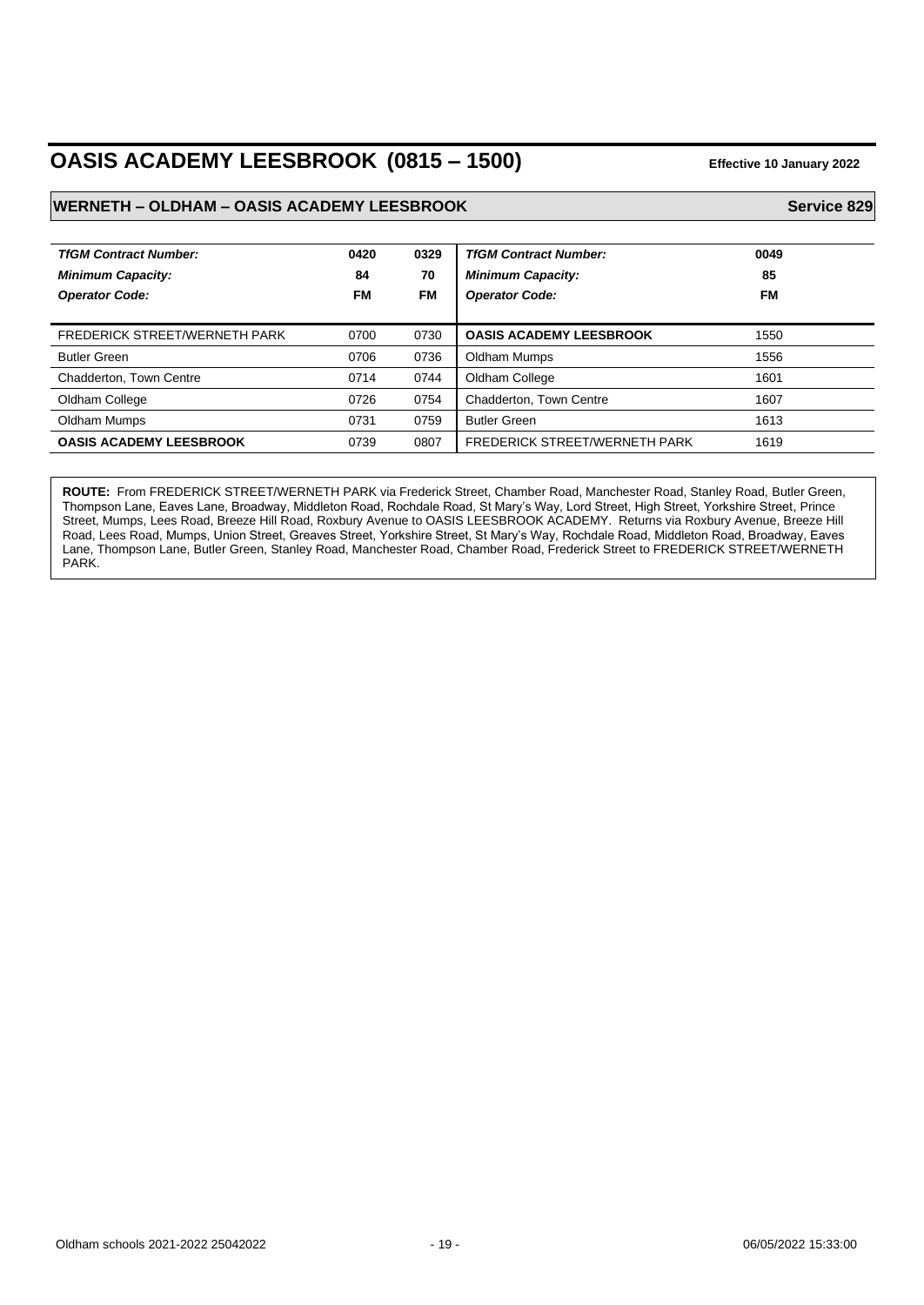# **OASIS ACADEMY OLDHAM, Hollinwood (0830 – 1435) Effective 08th May 2022**

**Changes effective 8th May 2022**

**Service 849: The morning journey of this service will now be operated by First Manchester.**

#### **CHARLESTOWN – BLACKLEY - MOSTON – OASIS ACADEMY Service 849**

| <b>TfGM Contract Number:</b><br><b>Minimum Capacity:</b><br><b>Operator Code:</b> | 0401<br>85<br><b>FM</b> | <b>TfGM Contract Number:</b><br><b>Minimum Capacity:</b><br><b>Operator Code:</b> | 5072<br>52<br>FM |
|-----------------------------------------------------------------------------------|-------------------------|-----------------------------------------------------------------------------------|------------------|
| <b>HIGHER BLACKLEY, Victoria Avenue/Cecil</b><br>Road                             | 0721                    | <b>OASIS ACADEMY</b>                                                              | 1450             |
| White Moss, Grange Park Road                                                      | 0731                    | Nuthurst Road/Moston Lane East                                                    | 1500             |
| MOSTON, Horncastle Road                                                           | 0737                    | MOSTON, Horncastle Road                                                           | 1515             |
| Nuthurst Road/Moston Lane East                                                    | 0752                    | White Moss, Grange Park Road                                                      | 1521             |
| <b>OASIS ACADEMY</b>                                                              | 0800                    | HIGHER BLACKLEY, Victoria Avenue/Cecil Road                                       | 1531             |

**ROUTE:** From HIGHER BLACKLEY, Victoria Avenue/Cecil Road via Victoria Avenue, Rochdale Road, White Moss Road, Newcliffe Road, Victoria Avenue East, Colmore Drive, Hall Moss Road, Grange Park Road, Charlestown Road, Moston Lane, Kenyon Lane, Joyce Street, St Mary's Road, Nuthurst Road, Moston Lane East, Broadway, Hollinwood Avenue, Bower Lane, Manchester Road, Hollins Road to OASIS ACADEMY. Returns via Hollins Road, Manchester Road, Bower Lane, Hollinwood Avenue, Broadway, Moston Lane East, Nuthurst Road, St Mary's Road, Joyce Street, Kenyon Lane, Moston Lane, Charlestown Road, Grange Park Road, Hall Moss Road, Colmore Drive, Victoria Avenue East, Rochdale Road, White Moss Road, Newcliffe Road, Victoria Avenue East, Victoria Avenue to HIGHER BLACKLEY, Victoria Avenue/Cecil Road.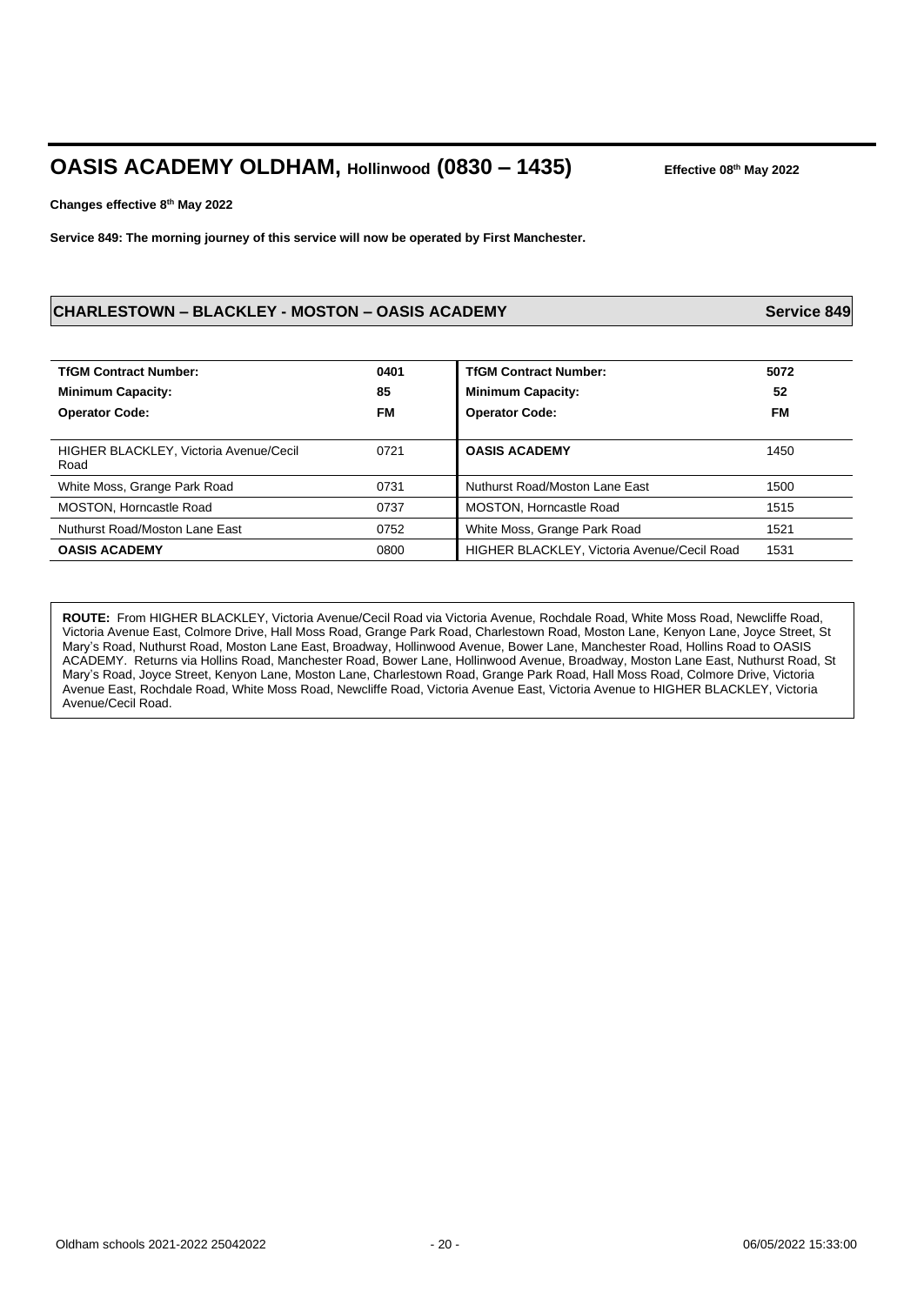# **RADCLYFFE SCHOOL, Chadderton (0835 - 1450 MTuThF/1350 Alt Wed)**

**No exit from site until 1505 (Not Alt Wed), 1405 (Alt Wed Only) Effective 24 April 2022**

### **MOSTON – NEW MOSTON – CHADDERTON - RADCLYFFE SCHOOL Service 875**

| <b>TfGM Contract Number:</b>          | 5049      | <b>TfGM Contract Number:</b>      | 5049 | 5049       |
|---------------------------------------|-----------|-----------------------------------|------|------------|
| <b>Minimum Capacity:</b>              | 52        | <b>Minimum Capacity:</b>          | 52   | 52         |
| <b>Operator Code:</b>                 | <b>FM</b> | <b>Operator Code:</b>             | FМ   | <b>FM</b>  |
|                                       |           |                                   | ΑW   | <b>NAW</b> |
| <b>MOSTON LANE/OPP HILLIER ST NTH</b> | 0735      | <b>RADCLYFFE SCHOOL</b>           | 1410 | 1510       |
| Moston, Ben Brierley                  | 0737      | <b>Block Lane/Oxford Street</b>   | 1419 | 1519       |
| Moston, Gardeners Arms                | 0744      | Coalshaw Green/Turf Lane          | 1422 | 1522       |
| New Moston, Infant School             | 0750      | New Moston, Infant School         | 1426 | 1526       |
| Coalshaw Green/Turf Lane              | 0757      | Moston, Gardeners Arms            | 1430 | 1530       |
| <b>Block Lane/Oxford Street</b>       | 0805      | Moston, Ben Brierley              | 1435 | 1535       |
| <b>RADCLYFFE SCHOOL</b>               | 0820      | <b>MOSTON LANE/HILLIER ST NTH</b> | 1440 | 1540       |

**ROUTE:** FROM MOSTON LANE/HILLIER ST NORTH OPP via Moston Lane, Nuthurst Road, Lightbowne Road, Hollinwood Avenue, Moston Lane East, Broadway, Nuthurst Road, Moston Lane East, Broadway, Long Lane, Turf Lane, Coalshaw Green Road, Washbrook, Block Lane, Lansdowne Road, Middleton Road, Broadway, Hunt Lane TO RADCLYFFE SCHOOL.

Returns from RADCLYFFE SCHOOL via Hunt Lane, Middleton Road then reverse of morning route to MOSTON LANE/HILLIER STREET NORTH

AW Alternate Wednesday

NW Not Alternate Wednesday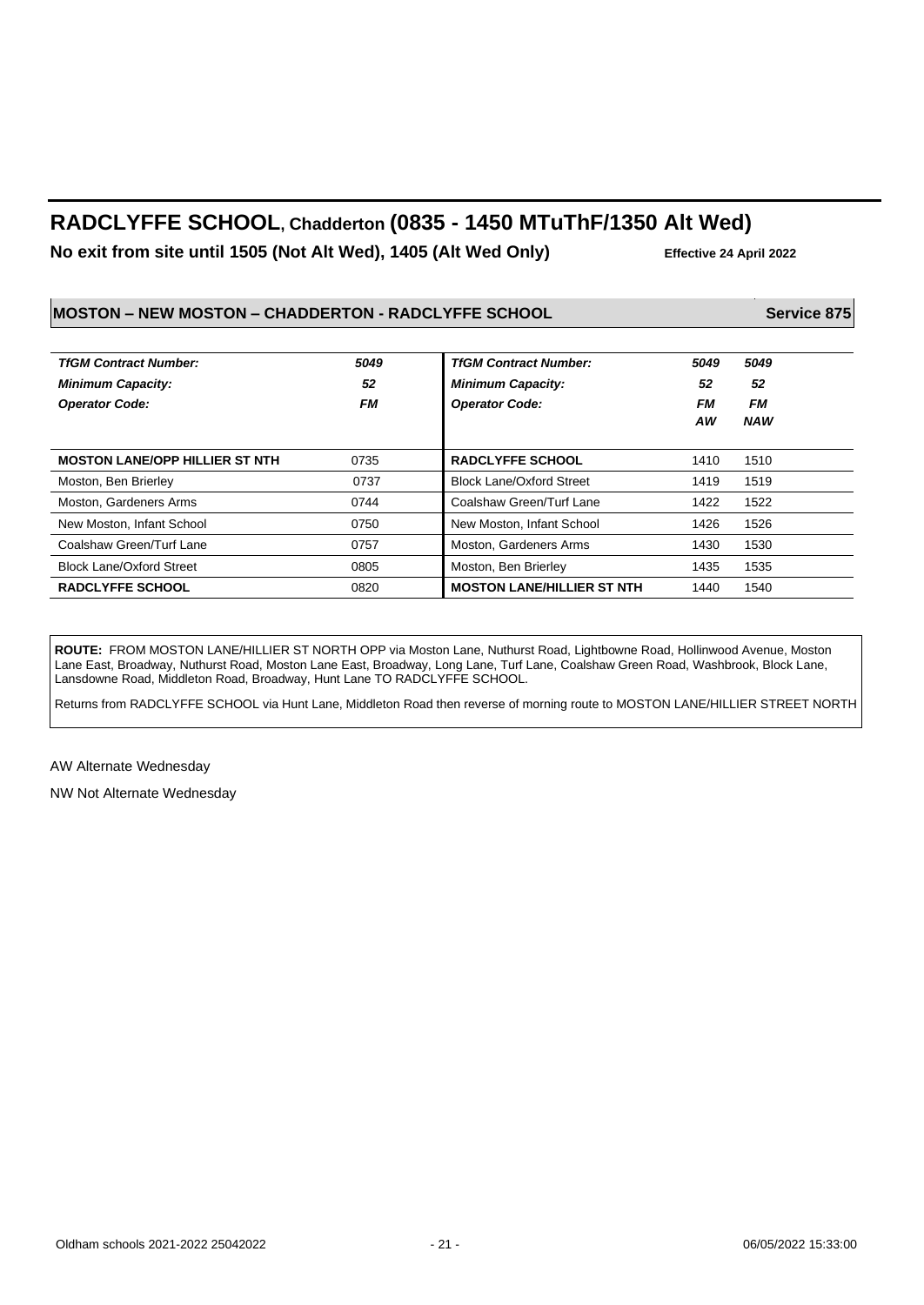# **ROYTON & CROMPTON SCHOOL, Royton (0830 – 1510)**

#### **The following general bus services provide links to Royton & Crompton School:**

**59** Manchester – Middleton – Oldham - Rushcroft

For the latest timetable information go to [www.tfgm.com/public-transport/bus](http://www.tfgm.com/public-transport/bus)

#### **Changes from April 25th 2022**

Service 830 will be replaced by journeys on service 402 operated by Rosso Service 879 will be operated by Stagecoach Manchester.

#### **PLEASE NOTE: The £7.60 TfGM Weekly ticket will not be available on services 402 or 879.**

**Service 402: Students may instead purchase Rosso's GM Saver 7, available at £10 (£7.50 with an Igo pass) or £10.30 System One Weekly ticket (valid on all operators services in Greater Manchester).**

**Service 879: Students may instead purchase the £8.60 Stagecoach Weekly Ticket (valid on all Stagecoach Bus Services) or £10.30 System One Weekly ticket (valid on all operators services in Greater Manchester).**

#### **Changes from 8th May 2022.**

Service 830: the afternoon journey of this service will be operated by First Manchester

#### **HIGH CROMPTON/THORNHAM – ROYTON Service 402**

| <b>TfGM Contract Number:</b><br><b>Minimum Capacity:</b><br><b>Operator Code:</b> | 1206<br>45<br>RDT | <b>TfGM Contract Number:</b><br><b>Minimum Capacity:</b><br><b>Operator Code:</b> | 1206<br>45<br><b>RDT</b> |
|-----------------------------------------------------------------------------------|-------------------|-----------------------------------------------------------------------------------|--------------------------|
| <b>HIGH CROMPTON, Post Office</b>                                                 | 0747              | Royton, Middleton Road                                                            | 1519                     |
| Royton, Radcliffe Street                                                          | 0757              | Royton, Radcliffe Street                                                          | 1521                     |
| Royton, Middleton Road                                                            | 0759              | Royton, Kensington Avenue                                                         | 1530                     |
|                                                                                   |                   | <b>HIGH CROMPTON, Post Office</b>                                                 | 1540                     |

**ROUTE: SERVICE 402** From High Crompton Post Office via Thornham Road, Fir Lane, Dogford Road, Rochdale Road to ROYTON TOWN CENTRE. Return from ROYTON TOWN CENTRE via Middleton Road, Rochdale Road, Radcliffe Street, Sandy Lane, Rochdale Lane, Rochdale Road, Oozewood Road, Kingston Drive, Kensington Avenue, Rochdale Road, Dogford Road, Fir Lane, Thornham Road to High Crompton Post **Office** 

#### **SHOLVER – DERKER - ROYTON & CROMPTON SCHOOL Service 879**

| <b>TfGM Contract Number:</b><br><b>Minimum Capacity:</b><br><b>Operator Code:</b> | 1208<br>81<br><b>SM</b> | <b>TfGM Contract Number:</b><br><b>Minimum Capacity:</b><br><b>Operator Code:</b> | 1208<br>81<br><b>SM</b> |
|-----------------------------------------------------------------------------------|-------------------------|-----------------------------------------------------------------------------------|-------------------------|
| SHOLVER, Pearly Bank                                                              | 0730                    | ROYTON & CROMPTON SCHOOL                                                          | 1520                    |
| Derker, Westminster Street                                                        | 0752                    | Derker, Westminster Street                                                        | 1530                    |
| ROYTON & CROMPTON SCHOOL                                                          | 0805                    | SHOLVER, Pearly Bank                                                              | 1543                    |

**ROUTE:** From SHOLVER, Pearly Bank via Sholver Lane, Longfellow Crescent, Coleridge Road, Ripponden Road, Vulcan Street, Abbotsford Road, Stoneleigh Street, Westminster Street, London Road, Derker Street, Shaw Road, Higginshaw Lane, Heyside, Water Street, Blackshaw Lane to ROYTON AND CROMPTON SCHOOL. Returns via Blackshaw Lane, Water Street, Heyside, Higginshaw Lane, Shaw Road, Arnold Street, Derker Street, London Road, Westminster Street, Stoneleigh Street, Abbotsford Road, Vulcan Street, Ripponden Road, Coleridge Road, Longfellow Crescent, Sholver Lane to SHOLVER, Pearly Bank.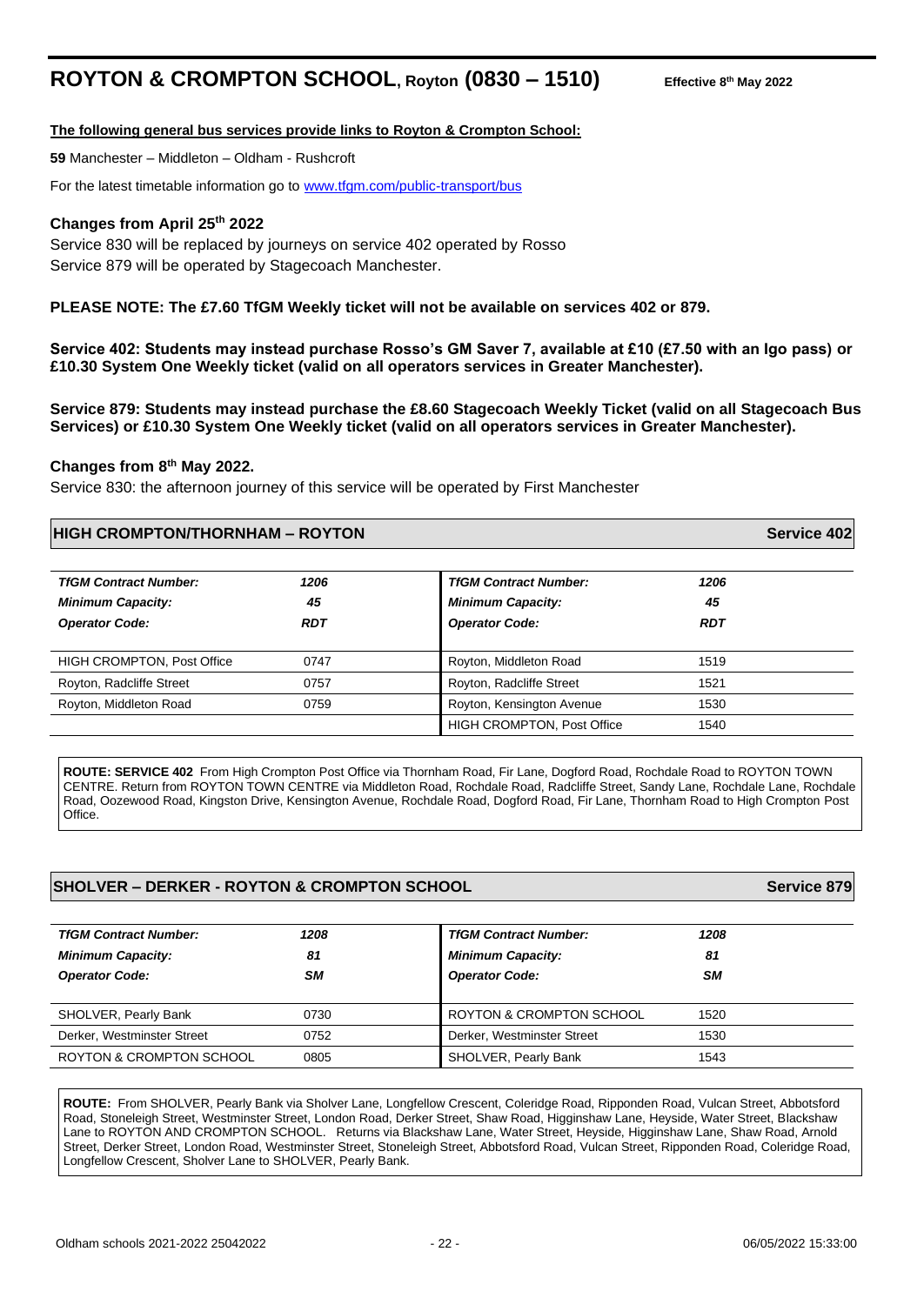# **SADDLEWORTH SCHOOL (0840 - 1500) Effective 14 March 2022**

#### **OLDHAM – SCOUTHEAD – DELPH – SADDLEWORTH SCHOOL Services S350/825**

| <b>TfGM Contract Number:</b><br>Capacity:<br><b>Operator Code:</b> | 3001<br>70<br>FM | Com<br>----<br><b>FM</b> | 0049<br>85<br><b>FM</b> | <b>TfGM Contract Number:</b><br>Capacity:<br><b>Operator Code:</b> | 3001<br>70<br><b>FM</b> | Com<br>----<br>FM | 0351<br>70<br><b>FM</b> |
|--------------------------------------------------------------------|------------------|--------------------------|-------------------------|--------------------------------------------------------------------|-------------------------|-------------------|-------------------------|
| <b>Service</b>                                                     | S350             | S350                     | 825                     | <b>Service</b>                                                     | S350                    | S350              | 825                     |
| Oldham Bus Station                                                 | ----             | 0745                     | ----                    | <b>SADDLEWORTH SCHOOL</b>                                          | 1510                    | 1510              | 1515                    |
| Oldham, Lord Street                                                | 0740             | 0746                     | ----                    | Delph, Crossroads                                                  | 1519                    | 1519              | 1524                    |
| Oldham Mumps                                                       | 0749             | 0754                     | ----                    | Carrcote, Friarmere Road                                           | 1524                    | 1524              | 1528                    |
| Waterhead                                                          | 0758             | 0803                     | 0804                    | Delph, Crossroads                                                  | 1528                    | 1528              | 1532                    |
| Scouthead, Star Inn                                                | 0803             | 0808                     | 0809                    | Scouthead, Star Inn                                                | 1532                    | 1532              | 1536                    |
| The Sound/Oldham Road                                              | 0806             | 0811                     | 0813                    | Waterhead                                                          | 1536                    | 1536              | 1540                    |
| Carrcote, Friarmere Arms                                           | 0810             | 0815                     | 0817                    | Oldham, Mumps                                                      | 1545                    | 1545              | 1546                    |
| <b>SADDLEWORTH SCHOOL</b>                                          | 0823             | 0828                     | 0830                    | <b>OLDHAM.</b> Bus Station                                         | 1553                    | 1553              | 1554                    |

Com – commercial journey (provided without financial support from TfGM)

**SERVICE S350:** From Oldham Bus Station via Cheapside, St Mary's Way, Lord Street, High Street, Yorkshire Street, Prince Street, Mumps, Bottom o'th'Moor, Huddersfield Road, Oldham Road, The Sound, Millgate, King Street, High Street, Denshaw Road, Lodge Lane, Friarmere Road, Denshaw Road, High Street, King Street, Millgate, The Sound, Delph New Road, Dobcross New Road, Wool Road, Huddersfield Road to SADDLEWORTH SCHOOL. Returns via Huddersfield Road, Wool Road, Dobcross New Road, Delph New Road, The Sound, Millgate, King Street, High Street, Denshaw Road, Lodge Lane, Friarmere Road, Denshaw Road, High Street, King Street, Millgate, The Sound, Oldham Road, Huddersfield Road, Bottom o' th Moor, Mumps, Union Street, Greaves Street, Yorkshire Street, St Mary's Way, Cheapside to OLDHAM, Bus **Station** 

**SERVICE 825:** From WATERHEAD, Terminus via Huddersfield Road, Oldham Road, The Sound, Millgate, King Street, High Street, Denshaw Road, Lodge Lane, Friarmere Road, Denshaw Road, High Street, King Street, Millgate, The Sound, Delph New Road, Dobcross New Road, Wool Road, Huddersfield Road to SADDLEWORTH SCHOOL. Returns via Huddersfield Road, Wool Road, Dobcross New Road, Delph New Road, The Sound, Millgate, King Street, High Street, Denshaw Road, Lodge Lane, Friarmere Road, Denshaw Road, High Street, King Street, Millgate, The Sound, Oldham Road, Huddersfield Road, Bottom o' th Moor, Mumps, Union Street, Greaves Street, Yorkshire Street, St Mary's Way, Cheapside to OLDHAM, Bus Station.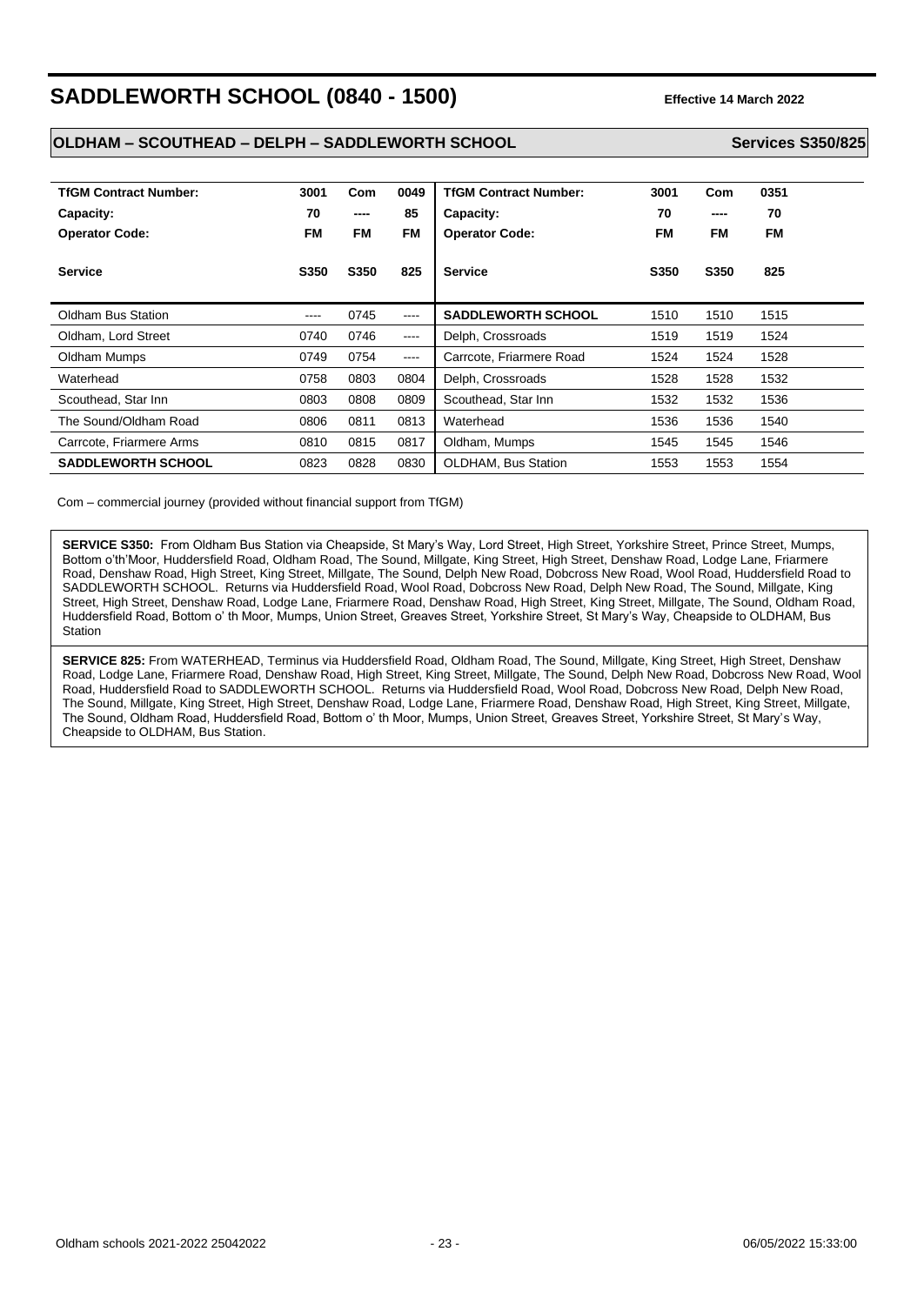# **SADDLEWORTH SCHOOL continued**

#### **OLDHAM – LEES - GRASSCROFT – SADDLEWORTH SCHOOL Services S84/184/829**

| <b>TfGM Contract Number:</b><br>Capacity:<br><b>Operator Code:</b><br><b>Service Number:</b> | 3001<br>70<br><b>FM</b><br><b>S84</b> | Com<br>----<br><b>FM</b><br><b>S84</b> | Com<br>FM<br><b>S84</b> | 0329<br>70<br><b>FM</b><br>829<br># | <b>TfGM Contract Number:</b><br>Capacity:<br><b>Operator Code:</b><br><b>Service Number:</b> | Com<br>----<br><b>FM</b><br><b>S84</b> | 3001<br>70<br><b>FM</b><br><b>S84</b> | Com<br>----<br><b>FM</b><br><b>S84</b> | 0329<br>70<br><b>FM</b><br>784 | 0488<br>85<br><b>FM</b><br>784 | Com<br>----<br><b>FM</b><br>184 |
|----------------------------------------------------------------------------------------------|---------------------------------------|----------------------------------------|-------------------------|-------------------------------------|----------------------------------------------------------------------------------------------|----------------------------------------|---------------------------------------|----------------------------------------|--------------------------------|--------------------------------|---------------------------------|
| <b>OLDHAM, Bus Station</b>                                                                   |                                       |                                        | 0754                    | $---$                               | <b>SADDLEWORTH</b><br><b>SCHOOL</b>                                                          | 1510                                   | 1510                                  | 1512                                   | 1515                           | 1517                           | 1516 H                          |
| Oldham, Lord Street                                                                          | 0750                                  | ----                                   | 0755                    | 0750                                | Uppermill                                                                                    | 1514                                   | 1515                                  | 1516                                   | 1520                           | 1522                           | 1522                            |
| Oldham, Mumps                                                                                | 0756                                  | 0756                                   | 0801                    | 0754                                | Grotton, Station Road                                                                        | 1524                                   | 1525                                  | 1526                                   | 1530                           | 1532                           | 1532                            |
| Oasis Academy Leesbrook                                                                      | ----                                  | ----                                   | ----                    | 0802                                | Lees, County End                                                                             | 1527                                   | 1528                                  | 1529                                   | 1533                           | 1535                           | 1535                            |
| Lees, County End                                                                             | 0804                                  | 0804                                   | 0809                    | 0807                                | Lees, St John's                                                                              | ----                                   | ----                                  |                                        | ----                           | ----                           | 1538                            |
| Grotton, Station Road                                                                        | 0807                                  | 0807                                   | 0812                    | 0810                                | <b>Greenacres Cemetery</b>                                                                   | ---                                    |                                       |                                        |                                | ----                           | 1541                            |
| Uppermill                                                                                    | 0816                                  | 0816                                   | 0821                    | 0819                                | OLDHAM, Mumps                                                                                | 1535                                   | 1536                                  | 1537                                   | 1542                           | 1544                           | 1550                            |
| <b>SADDLEWORTH SCHOOL</b>                                                                    | 0820                                  | 0820                                   | 0825                    | 0824                                | <b>OLDHAM, Bus Station</b>                                                                   | 1542                                   | 1543                                  | 1544                                   | 1549                           | 1551                           | 1557                            |

#### **# - Journey commences at Werneth at 0725**

**H – from Huddersfield Road, not school grounds**

Com – commercial journey (provided without financial support from TfGM)

**SERVICE S84/784:** Oldham, Bus Station via Cheapside, St Mary's Way, Lord Street, High Street, Yorkshire Street, Prince Street, Mumps, Lees Road, High Street, Oldham Road, High Street, Wool Road, Huddersfield Road to SADDLEWORTH SCHOOL. Returns via Huddersfield Road, Wool Road, High Street, Oldham Road, High Street, Lees Road, Mumps, Union Street, Greaves Street, Yorkshire Street, St Mary's Way, Cheapside to OLDHAM, Bus Station

**SERVICE 184:** From Huddersfield Road for Saddleworth School via Huddersfield Road, Wool Road, High Street, Oldham Road, High Street, Elliot Street, St John Street, Stamford Road, Dunham Street, Greenacres Road, Huddersfield Road, Botthom o'th'Moor, Mumps, Union Street, Greaves Street, Yorkshire Street, St Mary's Way, Rochdale Road, West Street to OLDHAM, Bus Station

**SERVICE 829:** From OLDHAM, Mumps via Lees Road, Breeze Hill Road, Roxbury Avenue for Oasis Academy Leesbrook then Roxbury Avenue, Breeze Hill Road, Lees Road, High Street, Oldham Road, High Street, Wool Road, Huddersfield Road to SADDLEWORTH SCHOOL.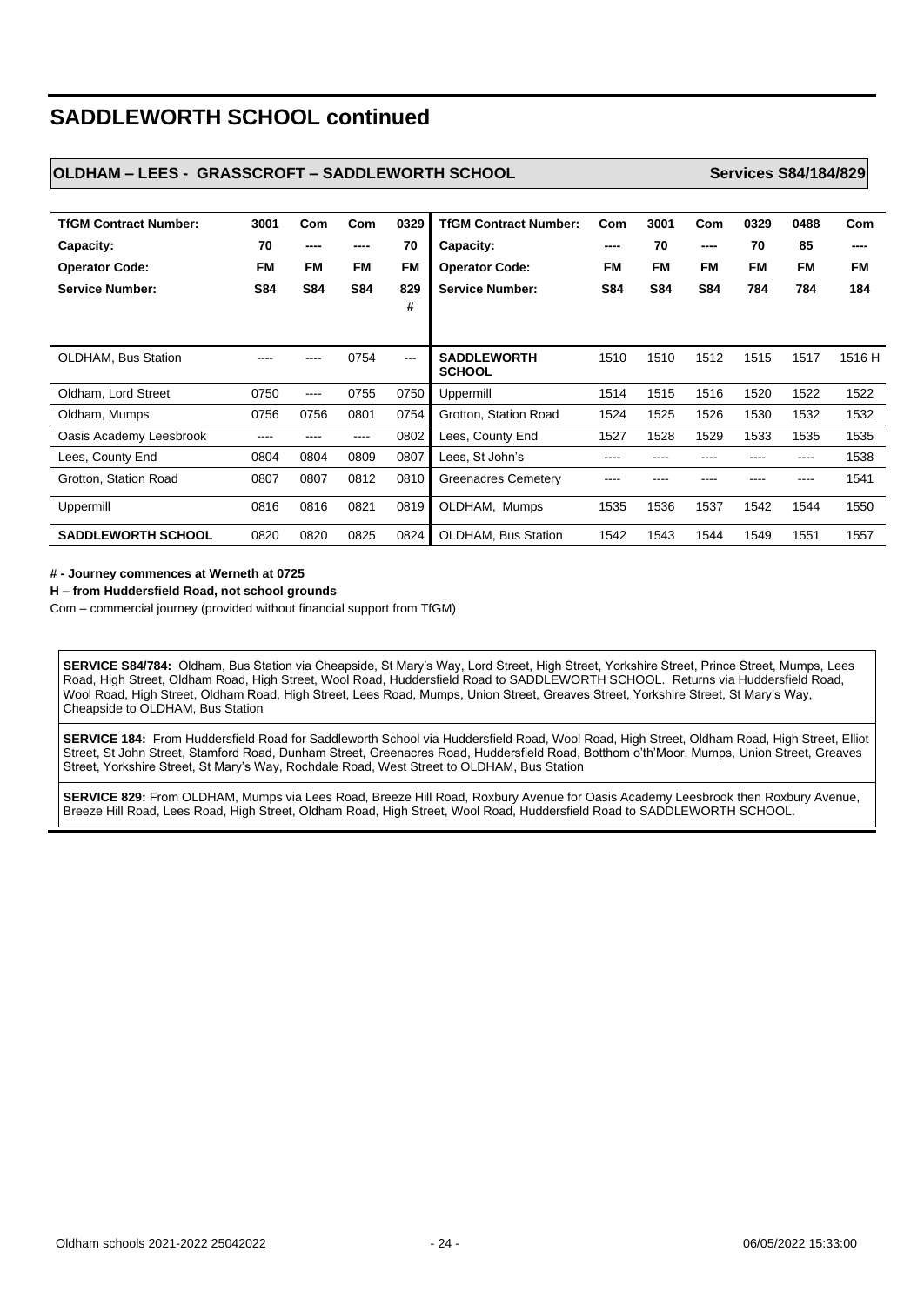# **SADDLEWORTH SCHOOL continued**

#### **ASHTON – HEY FARM – GREENFIELD – SADDLEWORTH SCHOOL Service S350/356**

**MOSSLEY – GREENFIELD – SADDLEWORTH SCHOOL Service 828**

| <b>TfGM Contract Number:</b>         | 0208       | 3001 | 3001      | Com  | 2356                                                                                                                                                                                                                                                                                                                                                                                                                                                                       | <b>TfGM Contract Number:</b>         | 0208       | 3001      | 3001      | Com       | 2356  |
|--------------------------------------|------------|------|-----------|------|----------------------------------------------------------------------------------------------------------------------------------------------------------------------------------------------------------------------------------------------------------------------------------------------------------------------------------------------------------------------------------------------------------------------------------------------------------------------------|--------------------------------------|------------|-----------|-----------|-----------|-------|
| Capacity:                            | 43         | 70   | 70        | ---- | 22                                                                                                                                                                                                                                                                                                                                                                                                                                                                         | Capacity:                            | 43         | 70        | 70        | ----      | 22    |
| <b>Operator Code:</b>                | <b>BPT</b> | FM   | <b>FM</b> | FM   | NM                                                                                                                                                                                                                                                                                                                                                                                                                                                                         | <b>Operator Code:</b>                | <b>BPT</b> | <b>FM</b> | <b>FM</b> | <b>FM</b> | NΜ    |
| <b>Service Number:</b>               | 828        | S350 | S350      | S350 | 356                                                                                                                                                                                                                                                                                                                                                                                                                                                                        | <b>Service Number:</b>               | 828        | S350      | S350      | S350      | 356   |
|                                      |            |      |           |      |                                                                                                                                                                                                                                                                                                                                                                                                                                                                            |                                      |            |           |           |           |       |
| <b>ASHTON, Bus Station</b>           | ---        | ---- | 0730      | 0730 | 0703                                                                                                                                                                                                                                                                                                                                                                                                                                                                       | <b>SADDLEWORTH SCHOOL</b>            | 1515       | 1510      | 1510      | 1511      | 1536H |
| <b>Tameside Hospital</b>             |            |      |           | 0740 | $---$                                                                                                                                                                                                                                                                                                                                                                                                                                                                      | Uppermill                            | 1521       | 1514      | 1514      | 1515      | 1541  |
| Stalybridge, Bus Station             |            |      |           | ---- | 0712                                                                                                                                                                                                                                                                                                                                                                                                                                                                       | Greenfield, Tesco                    | 1524       | 1517      | 1517      | 1518      | 1548  |
| Heyrod, Grapes Hotel                 |            |      |           | ---- | 0719                                                                                                                                                                                                                                                                                                                                                                                                                                                                       | Greenfield, Clarence Hotel           | 1526       | 1519      | 1519      | 1520      | ----  |
| Mossley, Brookbottom                 | 0800       | 0740 | 0745      | 0748 | 0725                                                                                                                                                                                                                                                                                                                                                                                                                                                                       | Friezland, Church                    | 1530       | ----      |           |           |       |
| Huddersfield Road/Winterford<br>Road | $---$      | 0750 | 0755      | 0758 | $\frac{1}{2} \left( \frac{1}{2} \right) \left( \frac{1}{2} \right) \left( \frac{1}{2} \right) \left( \frac{1}{2} \right) \left( \frac{1}{2} \right) \left( \frac{1}{2} \right) \left( \frac{1}{2} \right) \left( \frac{1}{2} \right) \left( \frac{1}{2} \right) \left( \frac{1}{2} \right) \left( \frac{1}{2} \right) \left( \frac{1}{2} \right) \left( \frac{1}{2} \right) \left( \frac{1}{2} \right) \left( \frac{1}{2} \right) \left( \frac{1}{2} \right) \left( \frac$ | Hey Farm                             | ----       | 1526      | 1526      | 1528      | ----  |
| Hey Farm                             | $\cdots$   | 0756 | 0801      | 0804 | $\cdots$                                                                                                                                                                                                                                                                                                                                                                                                                                                                   | Huddersfield<br>Road/Winterford Road | $---$      | 1528      | 1528      | 1530      |       |
| <b>Friezland Church</b>              | 0810       | ---- |           |      | ----                                                                                                                                                                                                                                                                                                                                                                                                                                                                       | Mossley, Brookbottom                 | 1539       | 1540      | 1540      | 1542      | 1554  |
| Greenfield, Clarence Hotel           | 0815       | 0802 | 0807      | 0813 | $\cdots$                                                                                                                                                                                                                                                                                                                                                                                                                                                                   | Heyrod, Grapes Hotel                 | ----       |           |           | ----      | 1600  |
| Greenfield, Tesco                    | 0817       | 0804 | 0809      | 0815 | 0731                                                                                                                                                                                                                                                                                                                                                                                                                                                                       | Stalybridge, Bus Station             | ----       |           | ----      | ----      | 1607  |
| Uppermill                            | 0821       | 0809 | 0814      | 0822 | 0740                                                                                                                                                                                                                                                                                                                                                                                                                                                                       | <b>Tameside Hospital</b>             | ----       | ----      | $- - - -$ | 1552      |       |
| <b>SADDLEWORTH SCHOOL</b>            | 0826       | 0813 | 0818      | 0826 | 0743 H                                                                                                                                                                                                                                                                                                                                                                                                                                                                     | <b>ASHTON, Bus Station</b>           | ----       | ----      | 1555      | 1602      | 1618  |

#### **H: to/from Huddersfield Road, not school grounds**

**SERVICE S350:** Ashton, Bus Station via Wellington Road, Penny Meadow, Mossley Road, Fountain Street, Tameside Hospital Grounds, Fountain Street, Mossley Road, Stamford Road, Arundel Street, Stamford Road, Manchester Road, Stanhope Street, Egmont Street, Station Road, Winterford Road, Huddersfield Road, Moorlands Drive, Lower Hey Lane, Huddersfield Road, Manchester Road, Chew Valley Road, Shaw Hall Bank Road, Oldham Road, High Street, Wool Road, Huddersfield Road to Saddleworth School. Returns via the reverse to Huddersfield Road then Moorlands Drive, Lower Hey Lane, Huddersfield Road, Winterford Road, Station Road, Egmont Street, Manchester Road, Stamford Road, Stamford Street, Mossley Road, Fountain Street, Tameside Hospital Grounds, Fountain Street, Mossley Road, Penny Meadow, Wellington Road to Ashton, Bus Station.

**SERVICE 356:** ASHTON, Bus Station via Wellington Road, Penny Meadow, Beaufort Road, Stamford Street, Rassbottom Street, Market Street, Stalybridge Bus Station, Waterloo Road, Rassbottom Street, Stamford Street, Wakefield Road, Manchester Road, Stamford Road, Stamford Street, Arundel Street, Stockport Road, Mossley Road, High Grove Road, Church Road, Shaw Hall Bank Road, Chew Valley Road, Wellington Road, Queensway, Carr Lane, Bridge Street, High Street, Wool Road, Huddersfield Road to SADDLEWORTH SCHOOL. Returns via reverse of the above route to Stockport Road then Stamford Street, Arundel Street, Stamford Road and reverse of the above.

**SERVICE 828:** From Mossley, Brookbottom via Arundel Street, Stockport Road, Mossley Road, Oldham Road, Greenfield Station Brow, Shaw Hall Bank Road, Well-i-Hole Road, Manchester Road, Chew Valley Road, Chapel Road, Oldham Road, High Street, Wool Road, Huddersfield Road to SADDLEWORTH SCHOOL. Returns via Huddersfield Road, Wool Road, High Street, Oldham Road, Chapel Road, Chew Valley Road, Manchester Road, Well I Hole Road, Shaw Hall Bank Road, Greenfield Station Brow, Oldham Road, Mossley Road, Stockport Road then Stamford Street to MOSSLEY, Brookbottom.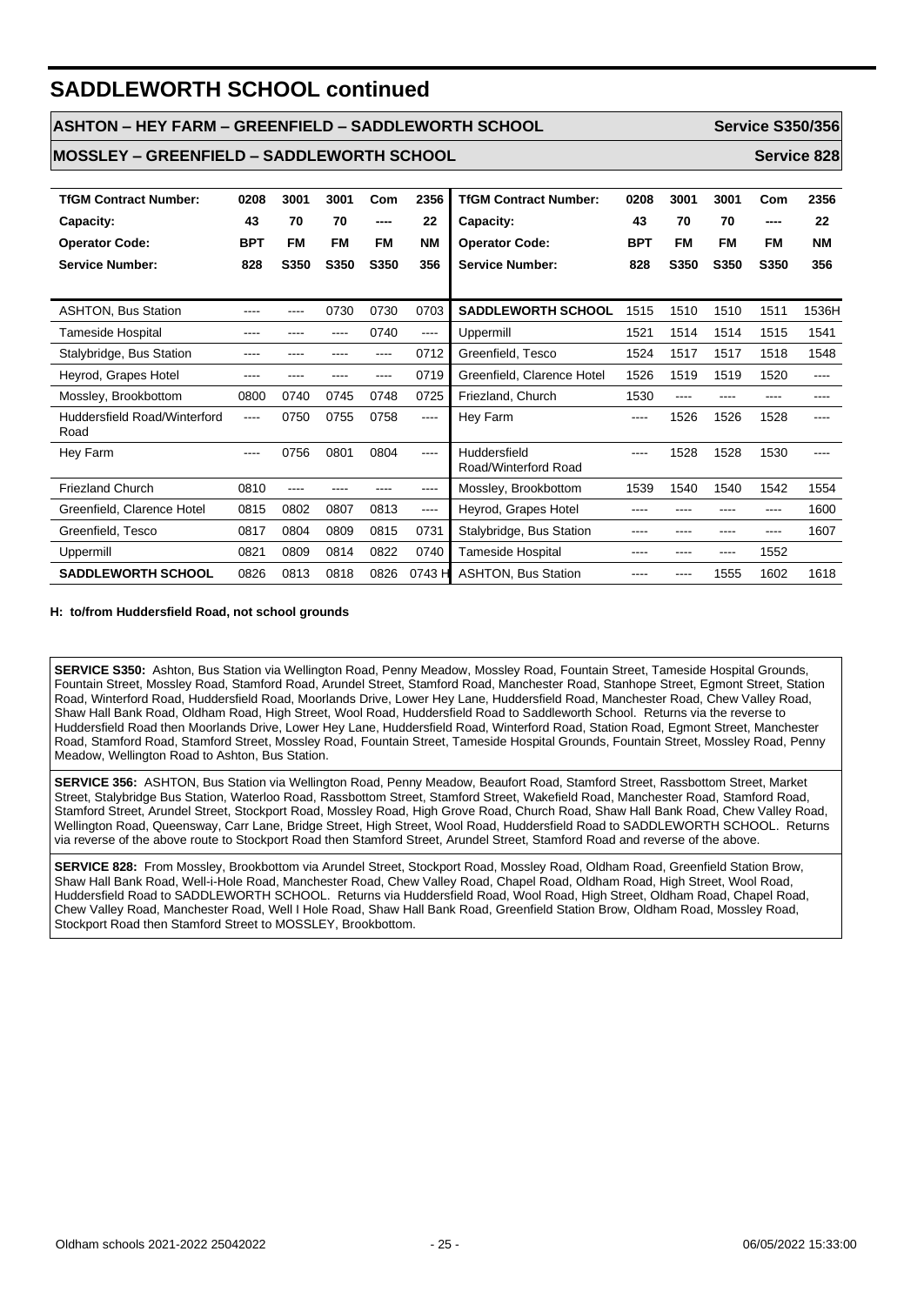# **SADDLEWORTH SCHOOL continued**

#### **MOORSIDE - GRAINS BAR – DENSHAW – SADDLEWORTH SCHOOL Service 826**

| <b>TfGM Contract Number:</b><br>Capacity:<br><b>Operator Code:</b> | 0344<br>59<br><b>STO</b> | <b>TfGM Contract Number:</b><br><b>Minimum Capacity:</b><br><b>Operator Code:</b> | 0344<br>59<br><b>STO</b> |
|--------------------------------------------------------------------|--------------------------|-----------------------------------------------------------------------------------|--------------------------|
| RIPPONDEN ROAD/TURF PIT LANE                                       | 0758                     | <b>SADDLEWORTH SCHOOL</b>                                                         | 1515                     |
| Grains Bar                                                         | 0803                     | Carrcote, Friarmere Road                                                          | 1528                     |
| Denshaw, Dumfries Ave                                              | 0808                     | Denshaw, Dumfries Avenue                                                          | 1533                     |
| Carrcote                                                           | 0813                     | Grains Bar                                                                        | 1538                     |
| <b>SADDLEWORTH SCHOOL</b>                                          | 0826                     | RIPPONDEN ROAD/TURF PIT LANE                                                      | 1543                     |

**SERVICE 826:** From RIPPONDEN ROAD/TURF PIT LANE via Ripponden Road, Oldham Road, Rochdale Road, Dumfries Avenue, Ripponden Road, Delph Road, Denshaw Road, High Street, King Street, Mill Gate, The Sound, Delph New Road, Dobcross New Road, Wool Road, Huddersfield Road to SADDLEWORTH SCHOOL. RETURNS via Huddersfield Road, Wool Road, Dobcross New Road, Delph New Road, The Sound, Mill Gate, King Street, High Street, Denshaw Road, Delph Road, Ripponden Road, Dumfries Avenue, Rochdale Road, Oldham Road, Ripponden Road to RIPPONDEN ROAD/TURF PIT LANE.